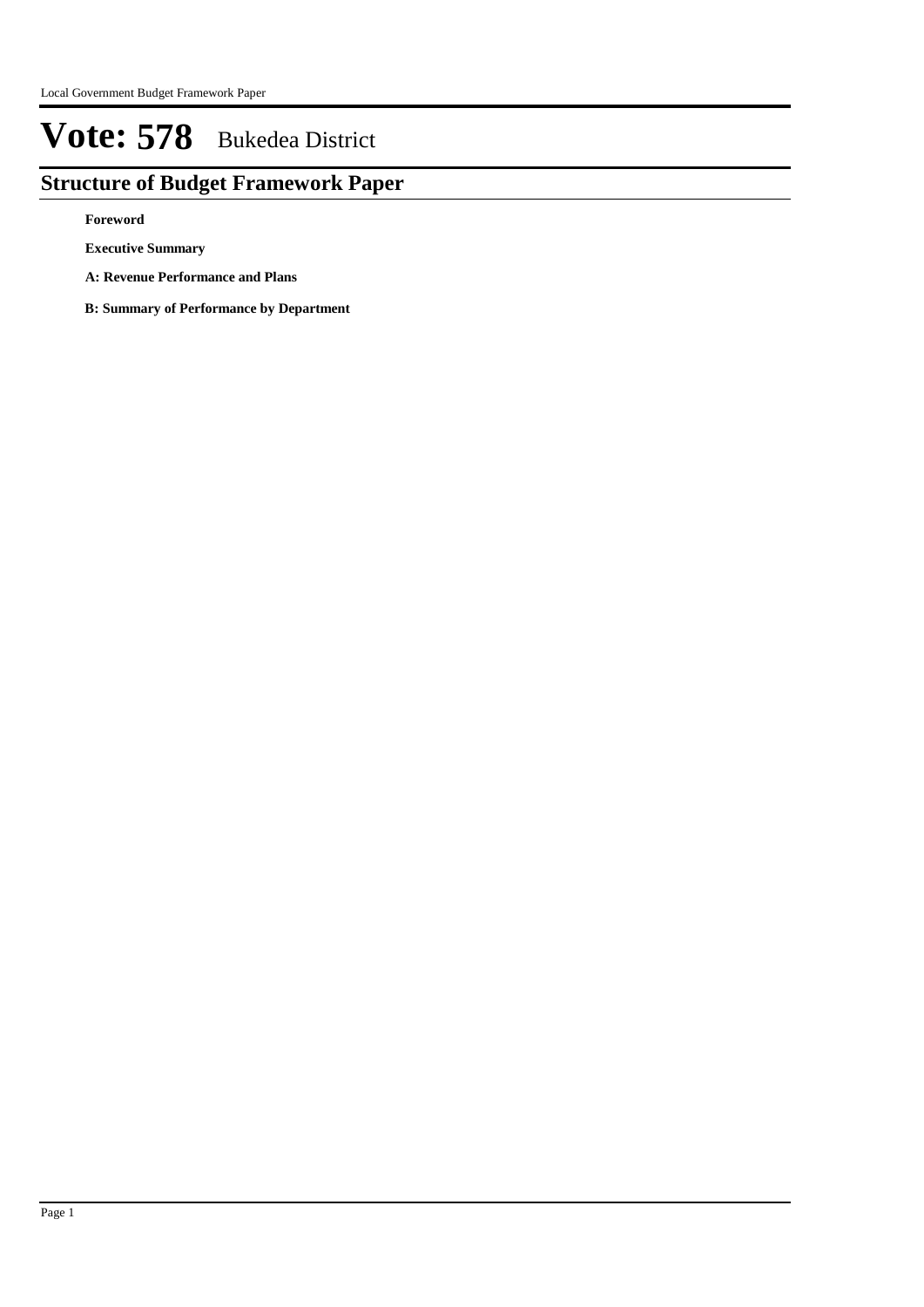### **Foreword**

Bukedea District is Eight years old . This is 8th Local Government draft Budget is produced according to Local Government budgeting Tool (LG-OBT) , provided by the Ministry of Finance Planning and Economic Development and Ministry of Local Government, during the regional workshops held at Sun Set Hotel, the district also dependend on the Budget call circular that was provided in the process, it has done wide consultaion with all stakeholders at various levels that led to generation of priorities.

It was generated and compiled through a consultative process involving DTPC meetings, DEC and LLGs which are in line with five year development plan and National Development Plan (NDP) . The District also prioritized the following activities; Primary.-Education SFG, Primary Health Care-PHC-Development , Production-NAADs, VODP and grass root community mobilization for prosperity for all.

Owing to the importance of Lgdraft Budget, Bukedea Executive is committed to this policy document and it will ensure that all development activities and budgets will depend on the draft budget for the period 2016/17

It is in this regard that, I would like to thank Ministry of local Government, Ministry of Finance, Planning and Economic Development, Local Government Finance Commission, and all those Ministries that guide the process of formulation of this particular Lgdraft Budget FY 2016/2017.

My special appreciation goes to the District Chairperson, the Executive and the entire District council, for their participation and quick decision making that led to the formulation of this document. I also thank the District Technical Planning Committee for their hard work and commitment during the process of developing the LGBFP. Surely Bukedea District looks forward for timely release of final Indicative Planning Figures (IPFs) this will enable timely production of DDP and subsequently the Budget.

All this I say for God and My Country

**Olila Patrick Ag. Chief Administrative Officer, Bukedea**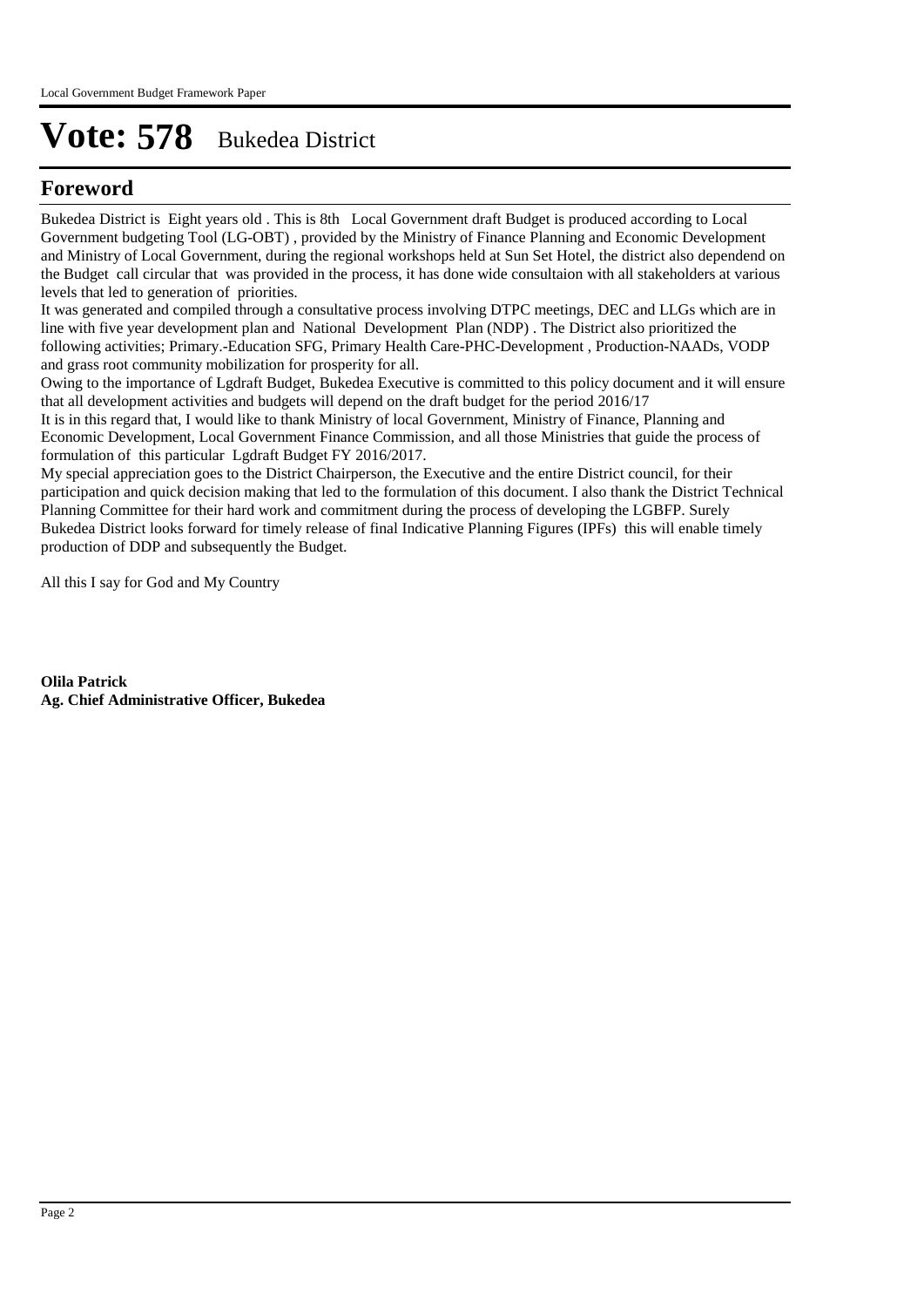### **Executive Summary**

#### **Revenue Performance and Plans**

|                                        | 2015/16                |                        |                        |
|----------------------------------------|------------------------|------------------------|------------------------|
|                                        | <b>Approved Budget</b> | <b>Receipts by End</b> | <b>Proposed Budget</b> |
| UShs $000's$                           |                        | <b>September</b>       |                        |
| 1. Locally Raised Revenues             | 652,186                | 145,475                | 646,778                |
| 2a. Discretionary Government Transfers | 1,918,681              | 439,628                | 2,912,710              |
| 2b. Conditional Government Transfers   | 14,741,617             | 3,522,576              | 13,415,651             |
| 2c. Other Government Transfers         | 1,510,508              | 152,920                | 1,510,509              |
| 4. Donor Funding                       | 507,476                | 104,157                | 207,000                |
| <b>Total Revenues</b>                  | 19,330,468             | 4,364,755              | 18,692,648             |

#### *Revenue Performance in the first quarter of 2015/16*

Local revenue performance against the planned by end of September 2015 performed at 22% , central government transfers performed at 24% and donors performed at 21%.

#### *Planned Revenues for 2016/17*

The overall budget for FY 2016/17 has generally reduced by 3.3% attributed to reduction in the Un conditional grant Non wage which is folded into one and donor funding which is hardly realised because donors have failed to honour their financial obligation. However, central transfers takes 96% of the revenues, Locally raised revenues 4% and donor funds taking 1%.

#### **Expenditure Performance and Plans**

|                            | 2015/16                |                                                    | 2016/17                |  |
|----------------------------|------------------------|----------------------------------------------------|------------------------|--|
| <b>UShs 000's</b>          | <b>Approved Budget</b> | <b>Actual</b><br><b>Expenditure by</b><br>end Sept | <b>Proposed Budget</b> |  |
| 1a Administration          | 889,531                | 223,187                                            | 1,871,147              |  |
| 2 Finance                  | 251,217                | 70,636                                             | 246,883                |  |
| 3 Statutory Bodies         | 1,276,279              | 311,009                                            | 492,974                |  |
| 4 Production and Marketing | 510,441                | 104,471                                            | 447,575                |  |
| 5 Health                   | 1,875,069              | 322,895                                            | 1,553,890              |  |
| 6 Education                | 11,120,116             | 2,721,776                                          | 10,718,544             |  |
| 7a Roads and Engineering   | 2,129,493              | 223,854                                            | 1,874,597              |  |
| 7b Water                   | 604,136                | 99,993                                             | 583,398                |  |
| 8 Natural Resources        | 97,852                 | 12,434                                             | 111,737                |  |
| 9 Community Based Services | 376,150                | 15,155                                             | 369,107                |  |
| 10 Planning                | 138,168                | 18,533                                             | 361,371                |  |
| 11 Internal Audit          | 62,015                 | 11,517                                             | 61,423                 |  |
| <b>Grand Total</b>         | 19,330,468             | 4,135,459                                          | 18,692,648             |  |
| Wage Rec't:                | 10,897,726             | 2,546,517                                          | 10,939,740             |  |
| Non Wage Rec't:            | 5,466,511              | 1,213,037                                          | 5,302,547              |  |
| Domestic Dev't             | 2,458,755              | 319,354                                            | 2,243,361              |  |
| Donor Dev't                | 507,476                | 56,551                                             | 207,000                |  |

#### *Expenditure Performance in the first quarter of 2015/16*

The Overall expenditure performance across the district in regards to both recurrent and development was 22%  $(4.135,459,000/=)$  out of the receipts received in the quarter Ugshs  $4.364,775,770/=$  . However, the overall reciepts for the quarter was 23%. The district had 161,410,763/= not spent because of delays in the procurement process affected contractors awards and general contracts implementation

*Planned Expenditures for 2016/17*

The expected expenditure of Ush 18,692,648,000/= for FY 2016/17 will be spent on the following, wages taking the greatest percentage of 59% for Payment of staff salary, (10,939,740,000/=) Non wage taking 28% (5,302,547,000/=)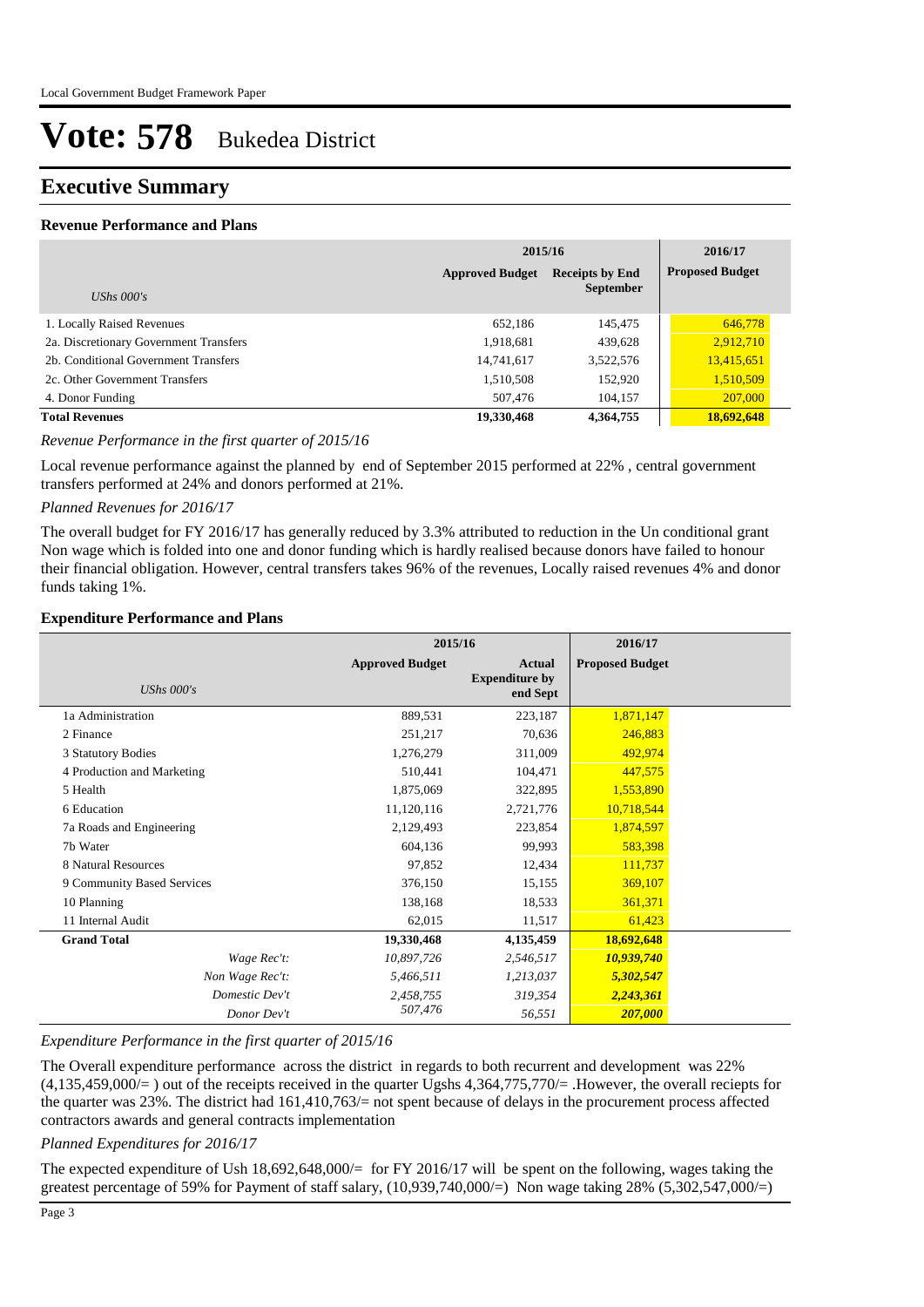### **Executive Summary**

for conducting software activities, domestic development taking 12% (2,243,361,000/=) for construction of roads, schools, Health Units, water sources among others and donors take the least 1% for trainings and data collection for Birth and death registration .

#### *Medium Term Expenditure Plans*

The key priorities for the District for this FY will include;- openning up of community access roads, Construction of class room blocks plus an office in the 3 sellected primary schools, Provision of furniture to 4 sellected schools, Renovation of Bukedea Health Centre IV general ward, Completion of admistration building and Procurement of the mowing machine f or compound maintenance, Drilling of 7 bore holes, Springs and shallow well, Overseeing government program inplementation and mentoring

#### **Challenges in Implementation**

Low local revenues hinders the district to fully meet operational costs, fuel for monitoring and supervision and salary provision to catter for 100% recruitment. Attitude of communities on programme/ project implementaion in terms of Owership of the process of planning-Most commmunities inadequately participate in the planning process, Natural disaster especially floods and drought have affected most of the shallow wells which have dried up,Also some springs and boreholes have low yields.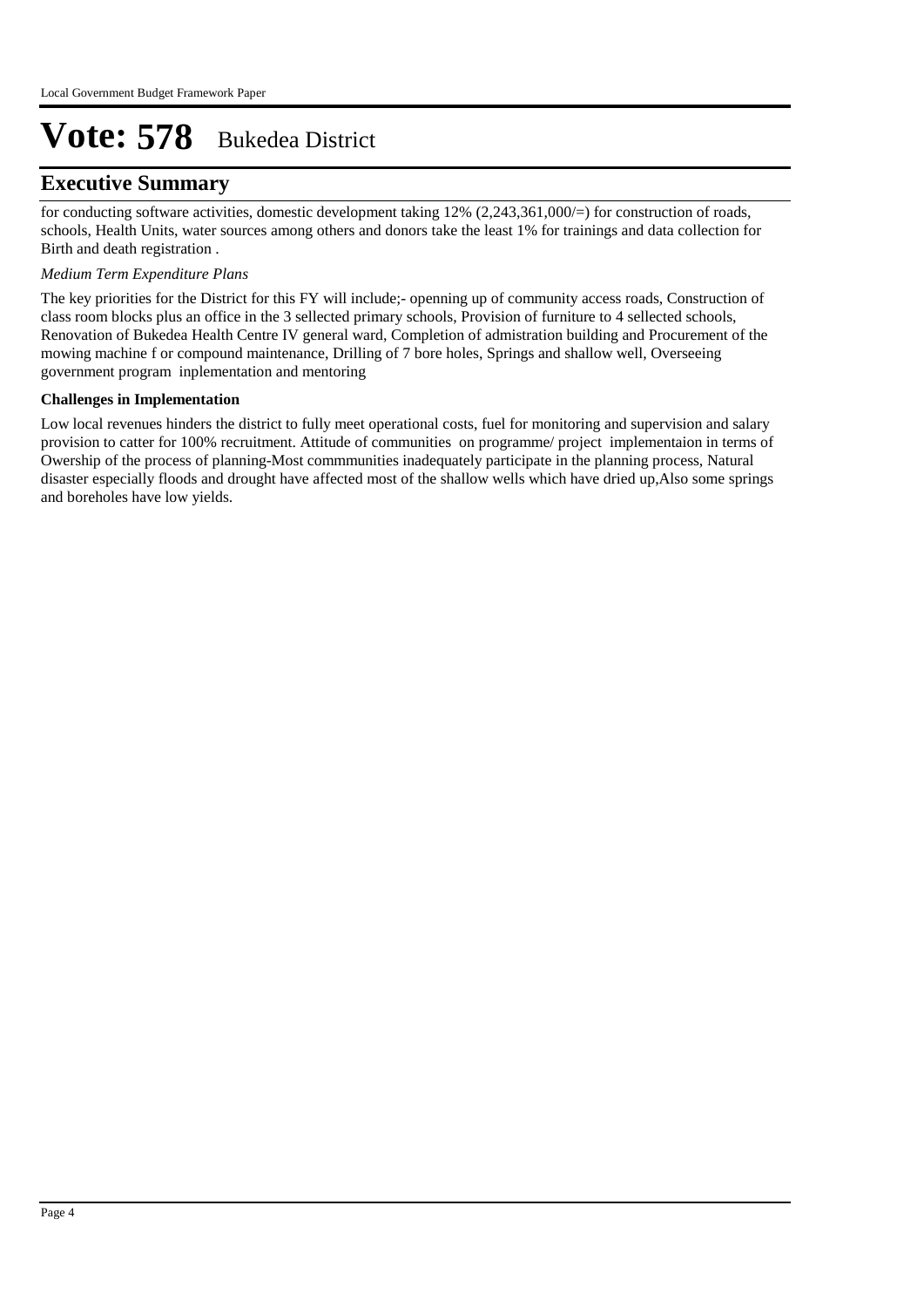## **A. Revenue Performance and Plans**

|                                                                         | 2015/16                | 2016/17                |                        |
|-------------------------------------------------------------------------|------------------------|------------------------|------------------------|
|                                                                         | <b>Approved Budget</b> | <b>Receipts by End</b> | <b>Proposed Budget</b> |
| UShs $000's$                                                            |                        | <b>September</b>       |                        |
|                                                                         |                        |                        |                        |
| <b>1. Locally Raised Revenues</b>                                       | 652,186                | 145,475<br>$\Omega$    | 646,778                |
| <b>Inspection Fees</b><br><b>Public Health Licences</b>                 | 5,000<br>4,000         | $\mathbf{0}$           |                        |
|                                                                         | 5,000                  | $\mathbf{0}$           |                        |
| Property related Duties/Fees                                            |                        | $\Omega$               |                        |
| Park Fees<br>Other licences                                             | 3,000                  |                        | 2,841                  |
|                                                                         | 40,000                 | 3,928                  | 40,000                 |
| <b>Other Court Fees</b>                                                 | 5,000                  | $\theta$               |                        |
| Miscellaneous                                                           | 50,000                 | 33,212                 | 50,000                 |
| Market/Gate Charges                                                     | 262,186                | 46,830                 | 300,000                |
| Local Service Tax                                                       | 24,300                 | 27,009                 | 25,000                 |
| Refuse collection charges/Public convinience                            | 1,000                  | $\theta$               |                        |
| Land Fees                                                               | 30,000                 | $\Omega$               | 30,000                 |
| Other Fees and Charges                                                  | 20,000                 | 80                     | 20,000                 |
| Group registration                                                      | 5,000                  | $\Omega$               | 4,000                  |
| Ground rent                                                             | 10.000                 | $\mathbf{0}$           | 10,000                 |
| Educational/Instruction related levies                                  | 200                    | $\mathbf{0}$           | 10,000                 |
| <b>Court Filing Fees</b>                                                | 5,000                  | $\mathbf{0}$           |                        |
| <b>Business licences</b>                                                | 4,500                  | $\mathbf{0}$           | 15,000                 |
| Animal & Crop Husbandry related levies                                  | 50,000                 | $\Omega$               | 50,000                 |
| <b>Agency Fees</b>                                                      | 30,000                 | 10,256                 | 24,592                 |
| Advertisements/Billboards                                               | 5,000                  | $\theta$               |                        |
| Liquor licences                                                         | 5,000                  | $\Omega$               | 2,345                  |
| <b>Registration of Businesses</b>                                       | 5,000                  | 4,847                  |                        |
| Rent & Rates from private entities                                      | 10,000                 | $\Omega$               | 5,000                  |
| Sale of (Produced) Government Properties/assets                         | 50,000                 | 14,278                 |                        |
| Sale of Land                                                            |                        | $\Omega$               | 50,000                 |
| Sale of non-produced government Properties/assets                       | 10,000                 | 3.313                  |                        |
| <b>Occupational Permits</b>                                             | 5,000                  | $\theta$               |                        |
| Registration (e.g. Births, Deaths, Marriages, etc.) Fees                | 8,000                  | 1,722                  | 8,000                  |
| 2a. Discretionary Government Transfers                                  | 1,918,681              | 439,628                | 2,912,710              |
| District Discretionary Development Equalization Grant                   | 450,040                | 90,008                 | 1,176,285              |
| Urban Unconditional Grant (Non-Wage)                                    | 46,922                 | 11,730                 | 43,997                 |
| Urban Discretionary Development Equalization Grant                      | $\theta$               | $\overline{0}$         | 18,047                 |
| District Unconditional Grant (Wage)                                     | 956,342                | 223,456                | 949,320                |
| District Unconditional Grant (Non-Wage)                                 | 348,450                | 87,113                 | 608,149                |
| Urban Unconditional Grant (Wage)                                        | 116,926                | 27,321                 | 116,913                |
| 2b. Conditional Government Transfers                                    | 14,741,617             | 3,522,576              | 13,415,651             |
| <b>Transitional Development Grant</b>                                   | 151,803                | $\boldsymbol{0}$       | 24,748                 |
| Support Services Conditional Grant (Non-Wage)                           | 949,533                | 230,787                | 754,693                |
| Sector Conditional Grant (Wage)                                         | 9,873,504              | 2,307,015              | 9,873,509              |
| Sector Conditional Grant (Non-Wage)                                     | 1,924,866              | 612,128                | 1,738,421              |
| Development Grant                                                       | 1,841,912              | 372,646                | 1,024,281              |
| 2c. Other Government Transfers                                          | 1,510,508              | 152,920                | 1,510,509              |
| District Roads(URF)                                                     | 373,665                | 82,774                 |                        |
| Community Agricultural Infrastructure Improvement Programme(CAIIP<br>2) | 20,000                 | $\boldsymbol{0}$       | 20,000                 |
| Emergency Road Rehabilitation (URF)                                     | 248,089                | $\overline{0}$         |                        |
| <b>Restocking Program</b>                                               |                        | 14,141                 |                        |
| <b>VODP</b>                                                             | 15,000                 | $\boldsymbol{0}$       | 15,000                 |
|                                                                         |                        |                        |                        |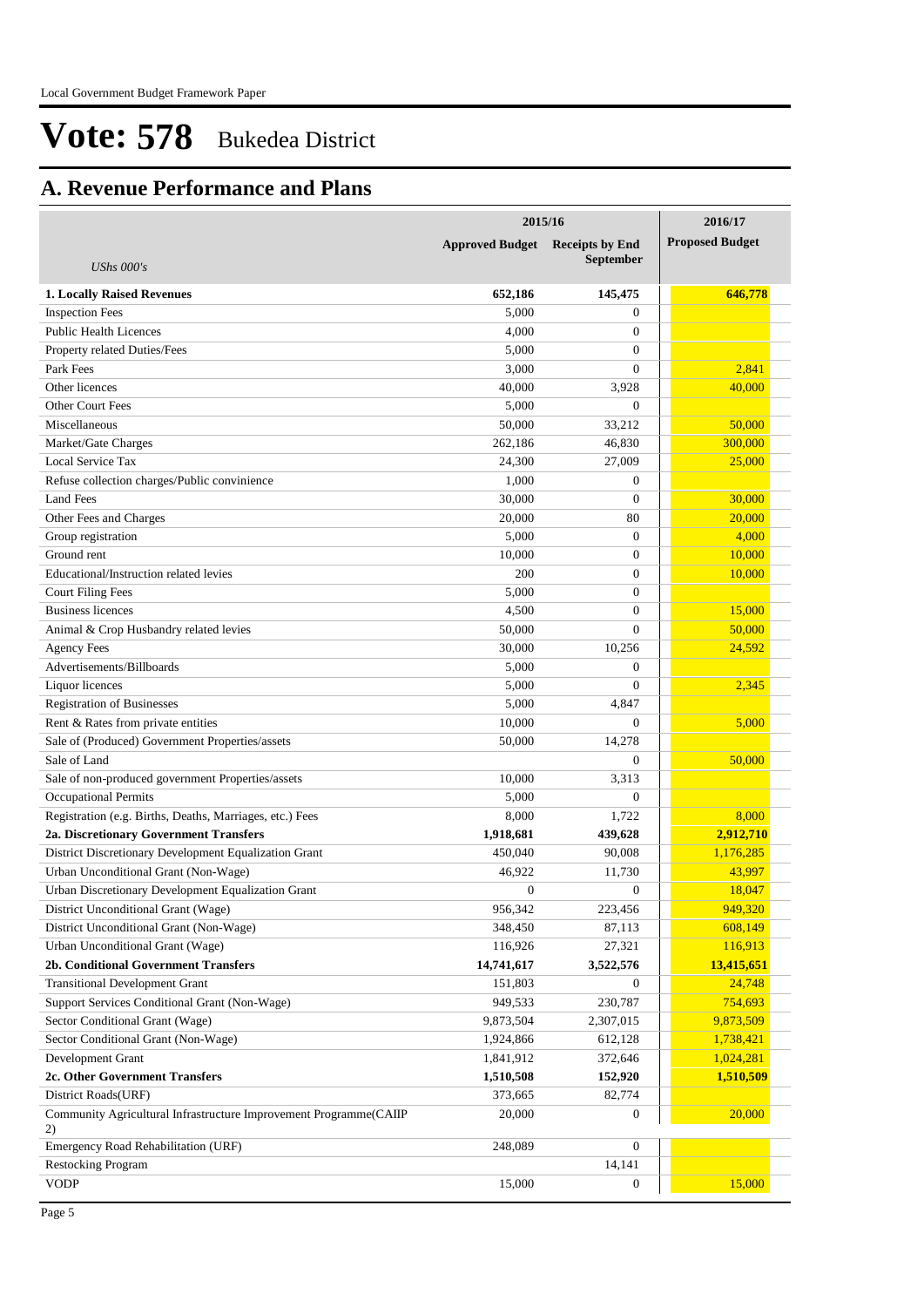### **A. Revenue Performance and Plans**

| <b>Total Revenues</b>                             | 19,330,468 | 4,364,755 | 18,692,648 |           |  |
|---------------------------------------------------|------------|-----------|------------|-----------|--|
| <b>PACE</b>                                       | 5,000      | $\Omega$  |            | 5,000     |  |
| UNICEF (education -capacity building)             | 100,000    | 43,265    |            |           |  |
| <b>NTD</b>                                        | 47,833     | $\Omega$  |            |           |  |
| Global fund(HIV/AIDs, Malaria & TB)               | 36,343     | $\Omega$  |            |           |  |
| GAVI                                              | 18,300     | 13,740    |            | 5,000     |  |
| Baylor                                            |            | $\Omega$  |            | 97,000    |  |
| Balyor (HIV/AIDS)                                 | 300,000    | 47,151    |            |           |  |
| <b>UNICEF-Education/BDR</b>                       |            | $\theta$  |            | 100,000   |  |
| <b>4. Donor Funding</b>                           | 507,476    | 104,157   |            | 207,000   |  |
| Community Acess roads(URF)                        | 43,363     | $\Omega$  |            |           |  |
| Second Northern Uganda Social Action Fund(NUSAF2) |            | 9,467     |            |           |  |
| Uganda Road Fund (URF)                            |            | $\Omega$  |            | 1,243,447 |  |
| Urban roads(URF)                                  | 578,329    | 46,538    |            |           |  |
| Youth Livelihood Project                          | 232,062    | $\Omega$  |            | 232,062   |  |

#### **Revenue Performance in the first Quarter of 2015/16**

#### *(i) Locally Raised Revenues*

Local revenue performance against the planned by end of September 2015 was 145,475000/= actual reciept i.e 22% i.e out of 652,186,000 of annual budget .

#### *(ii) Central Government Transfers*

The Central Government transfer performance as at the end of September 2015 was; 4,477,156,000/= actual reciepts performing at 24% out of the plan of 4,542,702,000/=.

*(iii) Donor Funding*

The donor budget performance by the end of September 2015 was  $104,157,000/=$  out of the planned budget of Ug Shs 126,869,000/= performing at 21%

#### **Planned Revenues for 2016/17**

#### *(i) Locally Raised Revenues*

The Local Revenue forecast for FY 2016/17 is Ug Shs 646,777,000,/= representing 0.8% decrease from the budget for FY 2015/16 of 652,186,000/=.This is because of one sale of plots and boarded off assets and low staffing level at the sub county to enforce on collection hence affecting revenue performance.The Local Revenue estimate is 3% of the overall District budget.

#### *(ii) Central Government Transfers*

The district expects to recieve Ugshs17,838,870,000/= as central transfers this FY. It has reduced by 0.93% from FY 2015/16 budget of (ugshs18,170,806,000) The budget reduction is because of Unconditional grants which now is folded to one .The central government transfer estimate is 96% of the overall budget forecast for the District.This means the District will rely more on the Central Government transfers for its operation and project implementation.

#### *(iii) Donor Funding*

Donor revenue forecast is estimated to be Ugshs 207,000,000/= representing a decrease of 4.5% from FY 2015/16 budget of Ugshs 507,476,000/= because of donor failure to honour their financial obligation.The major donor funders this year will be UNICEF for conducting Birth and Death Registration exercise. This budget represents 1% share of the District total annual budget.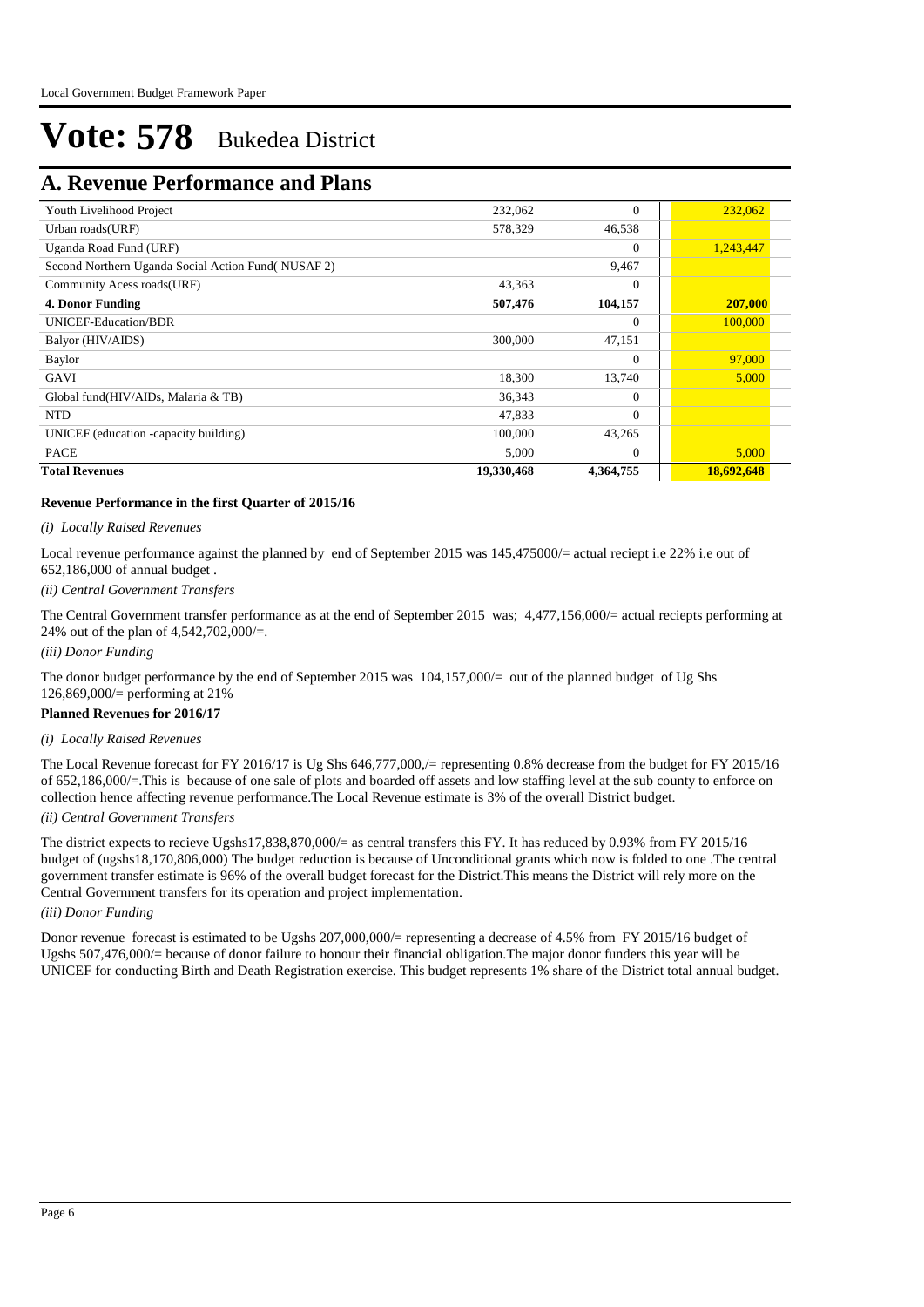### **Summary of Performance and Plans by Department**

### *Workplan 1a: Administration*

#### **(i) Overview of Workplan Revenue and Expenditures**

| <b>UShs Thousand</b>                                 |                                  | 2015/16                       | 2016/17                          |
|------------------------------------------------------|----------------------------------|-------------------------------|----------------------------------|
|                                                      | <b>Approved</b><br><b>Budget</b> | <b>Outturn by</b><br>end Sept | <b>Proposed</b><br><b>Budget</b> |
| A: Breakdown of Workplan Revenues:                   |                                  |                               |                                  |
| <b>Recurrent Revenues</b>                            | 841.292                          | 208,661                       | 1,571,500                        |
| District Unconditional Grant (Non-Wage)              | 97,220                           | 25,089                        | 70,998                           |
| District Unconditional Grant (Wage)                  | 348,316                          | 77,268                        | 343.361                          |
| <b>Locally Raised Revenues</b>                       | 35,000                           | 20,050                        | 30,000                           |
| Multi-Sectoral Transfers to LLGs                     | 355,756                          | 85,143                        | 372,448                          |
| Support Services Conditional Grant (Non-Wage)        | 5.000                            | 1,112                         | 754,693                          |
| <b>Development Revenues</b>                          | 48.240                           | 20,318                        | 299,647                          |
| District Discretionary Development Equalization Gran | 27,880                           | 6.152                         | 42,367                           |
| Multi-Sectoral Transfers to LLGs                     | 20,360                           | 4,700                         | 257,280                          |
| Unspent balances - Other Government Transfers        |                                  | 9,467                         |                                  |
| <b>Total Revenues</b>                                | 889,531                          | 228,980                       | 1,871,147                        |
| <b>B: Overall Workplan Expenditures:</b>             |                                  |                               |                                  |
| Recurrent Expenditure                                | 841,292                          | 207,663                       | 1,571,500                        |
| Wage                                                 | 465.242                          | 104,596                       | 460,274                          |
| Non Wage                                             | 376,049                          | 103,067                       | 1,111,227                        |
| Development Expenditure                              | 48.240                           | 15,524                        | 299.647                          |
| Domestic Development                                 | 48,240                           | 15,524                        | 299,647                          |
| Donor Development                                    | 0                                | $\mathbf{0}$                  | $\Omega$                         |
| <b>Total Expenditure</b>                             | 889,531                          | 223,187                       | 1,871,147                        |

*Revenue and Expenditure Performance in the first quarter of 2015/16*

In Q1, the Administration sector received a total of 228,980,000/= out of the planned 222,383,000/= for the quarter budget performing at 103% this is because OPM sent funds to catter for NUSAF2 operational costs such as conducting radio talk show on the performance of NUSAF 2 projects which earlier was not budgeted contributing greatly as compared to the plan for the quarter. By the end of quarter one the department had spent 223,187,000/= expenditure performing at 100%. The performance wa

#### *Department Revenue and Expenditure Allocations Plans for 2016/17*

The Administration Sector budget estimates for FY 2016/17 is 1,871,147,000/= from 889,531,000/= for F/Y 2015/16. This represents 110% increase from FY 2015/2016 budget for the sector as aresult of pension and DDEG allocated for completing sub county Admin blocks of Kolir and Bukedea SCs and having a percentage share of 10% of the district total budget. The expenditure will be on Capacity building, Payment of salaries to all district staff

#### **(ii) Summary of Past and Planned Workplan Outputs**

#### *Physical Performance in the first quarter of 2015/16*

All staff under administration paid salary for 3 months July to September to the following; Assistant Chief Administrative Officer/ Senior Assistant Secretary, Senior Records Officer, Stenographer Secretary, Stores Assistant, Office Typist, Office Attendant, Sub-county Chiefs/SAS, Parish Chiefs,drivers, Sub accountants, CDOs and ACDOs at the sub county level , 1 capacity building sessions undertakeni.e (Trained stakeholders on HIV/Aids and gender mainstreaming, CAOs Office fully functional wit

#### *Plans for 2016/17 by Vote Function*

All staff under administration paid salary for 3 months July to September to the following; Assistant Chief Administrative Officer/ Senior Assistant Secretary, Senior Records Officer, Stenographer Secretary, Stores Assistant, Office Typist, Office Attendant, Sub-county Chiefs/SAS, Parish Chiefs,drivers, Sub accountants, CDOs and ACDOs at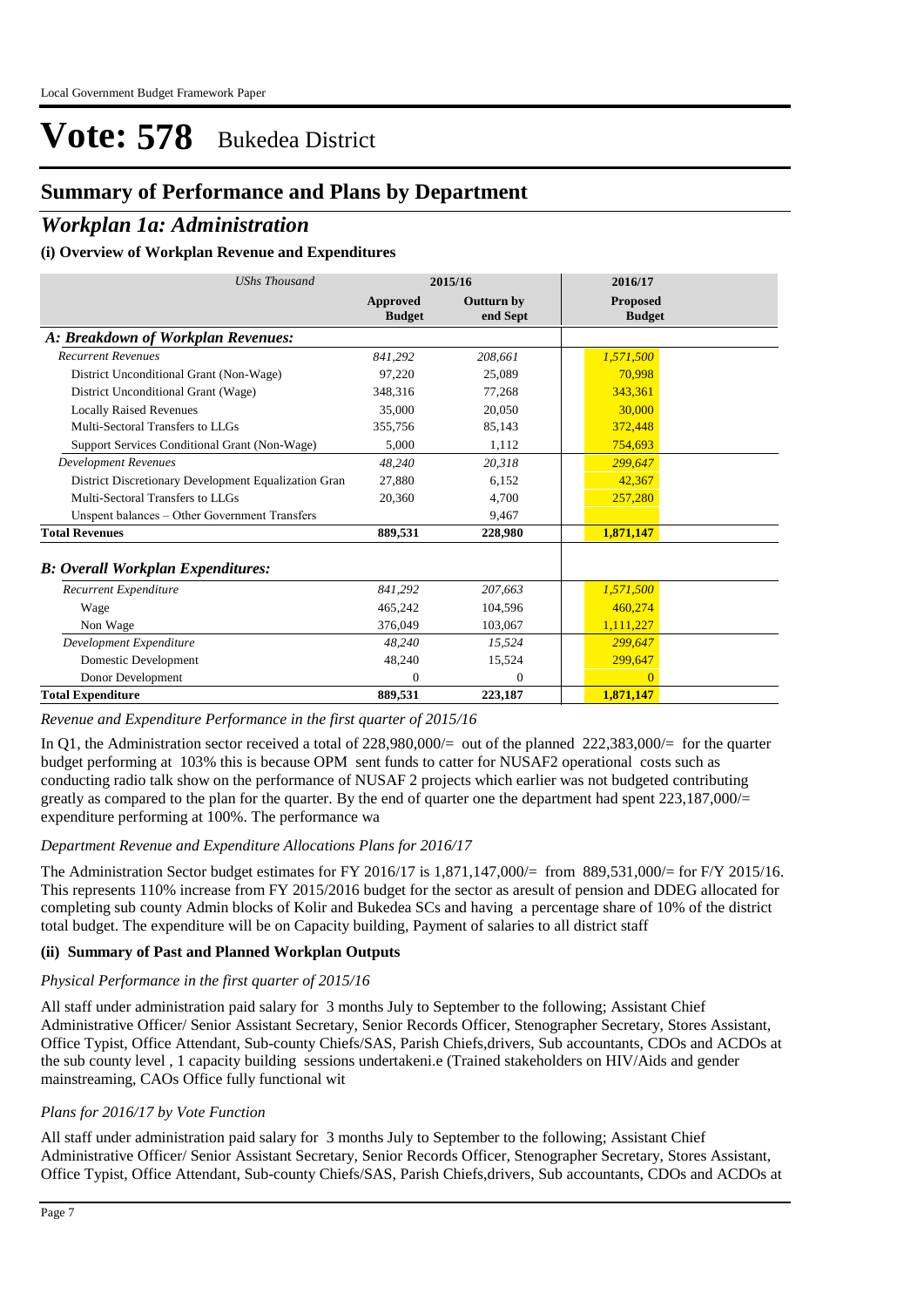### *Workplan 1a: Administration*

the sub county level , 1 capacity building sessions undertakeni.e (Trained stakeholders on HIV/Aids and gender mainstreaming, CAOs Office fully functional wit

#### *Medium Term Plans and Links to the Development Plan*

The administration medium term plan will continue to focus on: Completion of sub county Administration blocks in Kolir and Bukedea,12 Capacity building sessions, coordination of district activties, Timely payment of salaries to all district staff, Appriasal of staff . Handling displinary cases.coordination of district activities,Monitoring and Evaluation of all programs, Repair and Renovation of assets and facilities and Supervision of LLGs

#### None **(iii) Details of Off-Budget Activities carried out by NGOs, Central Government, the Private Sector and Donors**

#### **(iv) The three biggest challenges faced by the department in improving local government services**

#### *Inadequate staff and ability to attract staff for key post. 1.*

Due to the wage bill , key positions are not filled e.g. Three Sub Couty Chiefs, District Health Officer, Clerk to Council, , Natural resources staff , lands and Principle Personnel Officer. These affects service delivery.

*Inadequate local revenue 2.*

Low realisation of the local reveune because of low agricultural productivity affecting the operation of the district.

#### *Coordination is poorly funded 3.*

Office of Chief administartion has no special budget for coordination and networking with the centre the situation is worsened by limmited local revenue, which is competed by various demands. And inadequate funds for NUSAF 2 monitoring& supervision.

### *Workplan 2: Finance*

#### **(i) Overview of Workplan Revenue and Expenditures**

| <b>UShs Thousand</b>                          |                           | 2015/16                       | 2016/17                          |
|-----------------------------------------------|---------------------------|-------------------------------|----------------------------------|
|                                               | Approved<br><b>Budget</b> | <b>Outturn by</b><br>end Sept | <b>Proposed</b><br><b>Budget</b> |
| A: Breakdown of Workplan Revenues:            |                           |                               |                                  |
| <b>Recurrent Revenues</b>                     | 246,226                   | 70,738                        | 246,883                          |
| District Unconditional Grant (Non-Wage)       | 39,800                    | 19,285                        | 50,904                           |
| District Unconditional Grant (Wage)           | 87,863                    | 19,274                        | 87,863                           |
| <b>Locally Raised Revenues</b>                | 35,000                    | 12,000                        | 35,000                           |
| Multi-Sectoral Transfers to LLGs              | 72,659                    | 14,685                        | 73,116                           |
| Support Services Conditional Grant (Non-Wage) | 10,904                    | 5,493                         |                                  |
| <b>Development Revenues</b>                   | 4,991                     | 0                             | $\Omega$                         |
| Multi-Sectoral Transfers to LLGs              | 4,991                     | $\Omega$                      |                                  |
| <b>Total Revenues</b>                         | 251,217                   | 70,738                        | 246,883                          |
| <b>B</b> : Overall Workplan Expenditures:     |                           |                               |                                  |
| Recurrent Expenditure                         | 246,226                   | 70,636                        | 246,883                          |
| Wage                                          | 87,863                    | 19,274                        | 87,863                           |
| Non Wage                                      | 158,363                   | 51,361                        | 159,020                          |
| Development Expenditure                       | 4,991                     | 0                             | 0                                |
| Domestic Development                          | 4,991                     | $\mathbf{0}$                  |                                  |
| Donor Development                             | $\Omega$                  | $\mathbf{0}$                  | $\Omega$                         |
| <b>Total Expenditure</b>                      | 251,217                   | 70,636                        | 246,883                          |

*Revenue and Expenditure Performance in the first quarter of 2015/16*

In Q1, the Finance sector received a total of 70,738,000/= out of the plan of 62,804,000/= for the quarter representing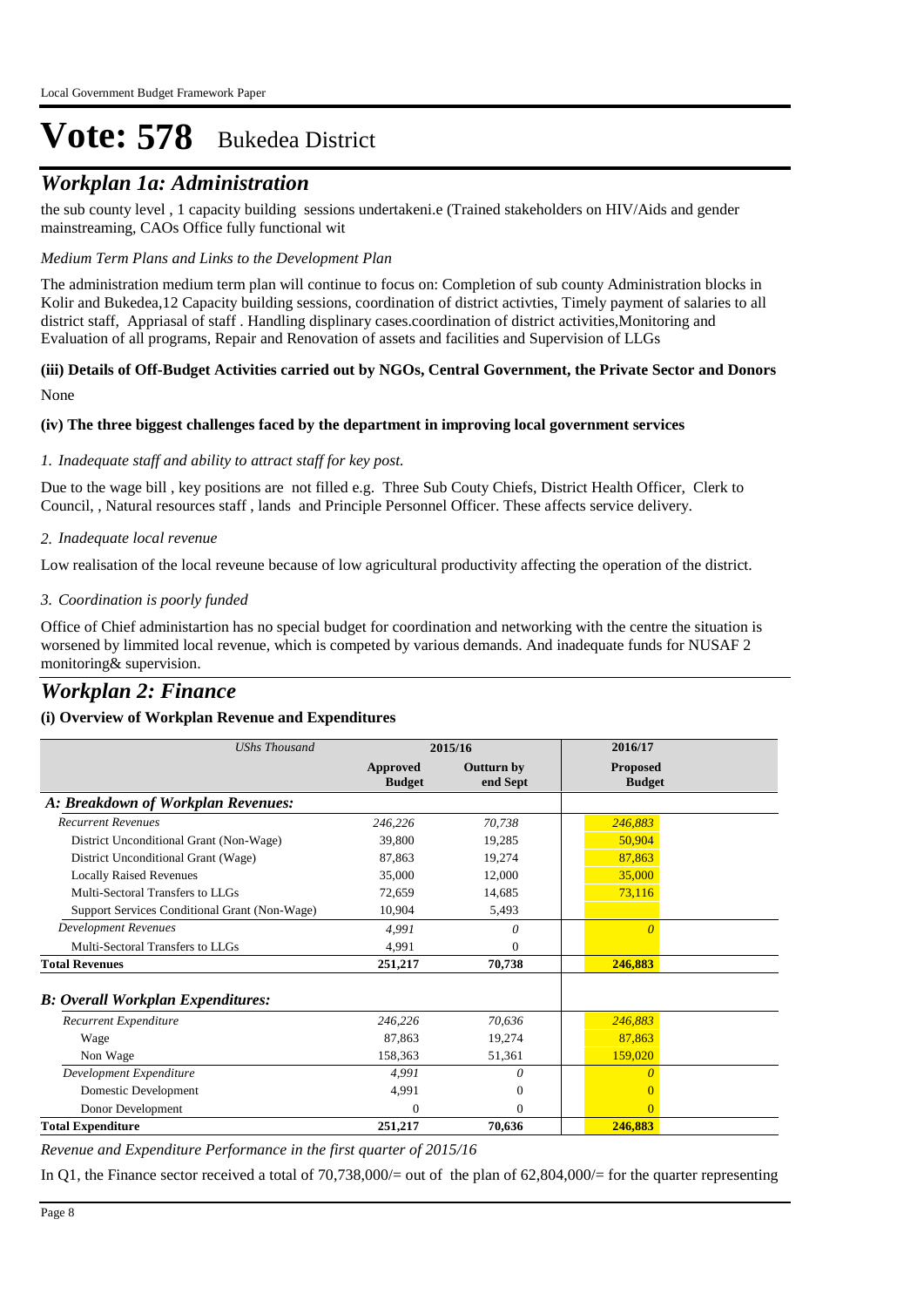## *Workplan 2: Finance*

113%. The department over performed by 13% so as to settle outstanding obligations of the district and printing of reciepts of different denominations and books of accounts,Production of final accounts and board of survey report hence the sector received and spent all that it had been allocated in the quarter. The sector spent 73,327,000/= expenditure performing at 113%.The lo

#### *Department Revenue and Expenditure Allocations Plans for 2016/17*

The Finance sector budget for the FY 2016/17 is Ug shs 246,883,000/= from 2015/16 is Ug shs 251,217,000/= representing a percentage budget decrease by 1.9% from the last FY budget 2015/16 and percentage share of 1.3% from the total budget. The decrease is because of the reduction of the local revenue allocation to the department due to its low realisation.The expenditure majorly is on Procurement of two lap tops for revenue recording and tracking.

#### **(ii) Summary of Past and Planned Workplan Outputs**

#### *Physical Performance in the first quarter of 2015/16*

Payment of staff salaries for 3 months that is July to September to officers in the finance dept ie CFO, accountants,and 10 sector accountants Finance office operational with 3 cartons of paper, 3 cartrigdes to enhance the operation of the CFOs office. Printing of the district payroll for the months July, August and September and displayed on the district notice boards. Production of fourth quarter LGOBT accountability report and submitted to MoFPED OPM and MoLG Kampala for FY 2014/2015,Pro

#### *Plans for 2016/17 by Vote Function*

Payment of staff salaries for 3 months that is July to September to officers in the finance dept ie CFO, accountants,and 10 sector accountants Finance office operational with 3 cartons of paper, 3 cartrigdes to enhance the operation of the CFOs office. Printing of the district payroll for the months July, August and September and displayed on the district notice boards. Production of fourth quarter LGOBT accountability report and submitted to MoFPED OPM and MoLG Kampala for FY 2014/2015,Pro

#### *Medium Term Plans and Links to the Development Plan*

Preparation of required documents (Final Accounts, Budgets, LRE plan, Monthly/Quarterly financinal reports),Board of survey conducted, conduct Monitoring of projects, Revenue assessment and mobilisation and Repair of Equipment and assets and Broadening and enhancing revenue collection,Printing of the district Payroll on monthly basis and display on the district notice board.

#### None **(iii) Details of Off-Budget Activities carried out by NGOs, Central Government, the Private Sector and Donors**

#### **(iv) The three biggest challenges faced by the department in improving local government services**

#### *Tax administration and management 1.*

There is need to strengthen the tax administration especially difficulty in evaluating property especially in the mushrooming trading centres within the district.

#### *Revenue generating infrastructure poorly developed 2.*

All markets not fenced , inadequate infrastrature in them;- pit -latrines, water, buildings and shades.

#### *Attitude to pay taxes 3.*

The negative attitudes of the public towards payment of taxes, low tax base, they see paying taxes as aburden to them than development

### *Workplan 3: Statutory Bodies*

#### **(i) Overview of Workplan Revenue and Expenditures**

| UShs Thousand |                           | 2015/16                | 2016/17                   |  |
|---------------|---------------------------|------------------------|---------------------------|--|
|               | Approved<br><b>Budget</b> | Outturn by<br>end Sept | Proposed<br><b>Budget</b> |  |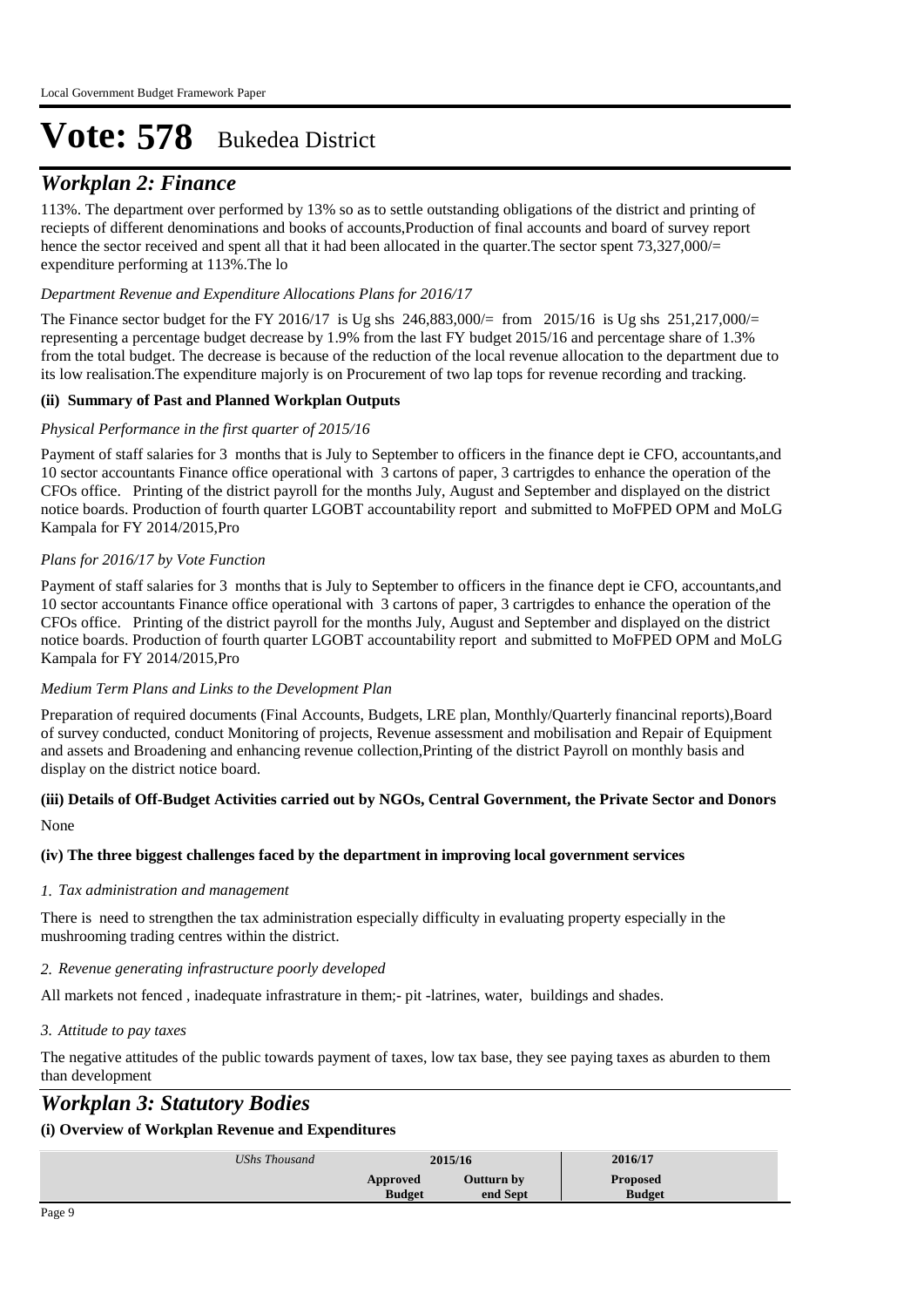### *Workplan 3: Statutory Bodies*

| <i>Hornpan S. Statutor y Doutes</i>           |           |          |         |  |
|-----------------------------------------------|-----------|----------|---------|--|
| A: Breakdown of Workplan Revenues:            |           |          |         |  |
| <b>Recurrent Revenues</b>                     | 1,276,279 | 312,699  | 492,974 |  |
| District Unconditional Grant (Non-Wage)       | 46,800    | 20,000   | 161,800 |  |
| District Unconditional Grant (Wage)           | 179,644   | 43,424   | 184,133 |  |
| <b>Locally Raised Revenues</b>                | 60,000    | 14,406   | 60,000  |  |
| Multi-Sectoral Transfers to LLGs              | 97,705    | 18,434   | 87,041  |  |
| Support Services Conditional Grant (Non-Wage) | 892,131   | 216,436  |         |  |
| <b>Total Revenues</b>                         | 1,276,279 | 312,699  | 492,974 |  |
| <b>B: Overall Workplan Expenditures:</b>      |           |          |         |  |
| Recurrent Expenditure                         | 1,276,279 | 311,009  | 492,974 |  |
| Wage                                          | 130,597   | 32,140   | 184,133 |  |
| Non Wage                                      | 1,145,682 | 278,869  | 308,841 |  |
| Development Expenditure                       |           | 0        |         |  |
| Domestic Development                          |           | $\Omega$ |         |  |
| Donor Development                             | 0         | $\Omega$ |         |  |
| <b>Total Expenditure</b>                      | 1,276,279 | 311,009  | 492,974 |  |

*Revenue and Expenditure Performance in the first quarter of 2015/16*

In Quarter 1, Statutory Bodies Sector received a total of 312,699,000/= out of 1319,070,000/= representing 98% revenue performance. And spent 309,887,000/= performing at 97%. The performance was both good in terms of budget and exependiture All funds allocated in the quarter were spent including un spent balances. All this expenditures were on payment of staff salaries, DSC chair, elected leaders and for conducting all council business in the district plus all the 6 LLGs. 122% wage increament

#### *Department Revenue and Expenditure Allocations Plans for 2016/17*

The Council & Statutory bodies revenue forecast for FY 2016/17 is 492,974,000/= it has decreased by 64% from 2015/16 is 1,276,279,000/= as aresult of pension and gratuity for teachers and LG staff which now is captured under administration representing a percentage share of 2.6% of the district budget. The expenditure will cover all council bussines

#### **(ii) Summary of Past and Planned Workplan Outputs**

#### *Physical Performance in the first quarter of 2015/16*

One council meeting held at the district council hall for the period of July-September,3 District Executive committee meetings held at chairmans office to discuss key developments of the district, 5 land applications registered ,1 land board meeting organised, 1 LGPAC meeting organised and 1 audit queries reviewed, Payment of Councilors emoluments and Salary and Gratuity for Political Leaders for quarter 1 for 

Chairperson LCV Vice / Chairperson District Speaker District Sectoral Secret

#### *Plans for 2016/17 by Vote Function*

One council meeting held at the district council hall for the period of July-September,3 District Executive committee meetings held at chairmans office to discuss key developments of the district, 5 land applications registered ,1 land board meeting organised, 1 LGPAC meeting organised and 1 audit queries reviewed, Payment of Councilors emoluments and Salary and Gratuity for Political Leaders for quarter 1 for 

Chairperson LCV Vice / Chairperson District Speaker District Sectoral Secret

*Medium Term Plans and Links to the Development Plan*

The medium term plans includes: Conducting Statutory meetings, Monitoring& Evaluation of government programs ,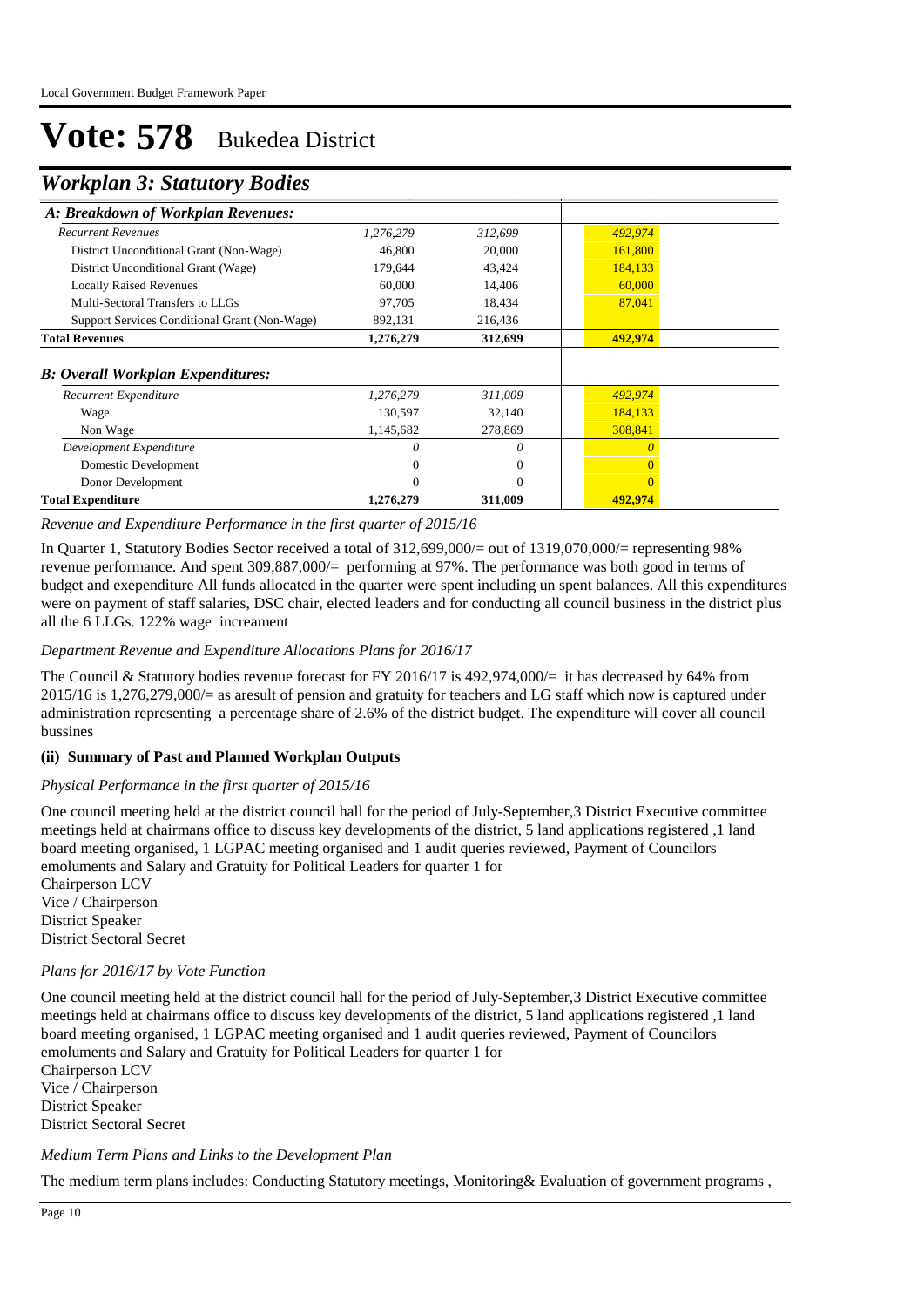## *Workplan 3: Statutory Bodies*

Standing committees will carry oversight roles.quarterly board meetings for DSC , land board , Local Government Public Accounts Committee (PAC) and Contract committee meeting

#### None **(iii) Details of Off-Budget Activities carried out by NGOs, Central Government, the Private Sector and Donors**

#### **(iv) The three biggest challenges faced by the department in improving local government services**

#### *Inadequate facilitation to run council business 1.*

The 20% provision of local Revenue and PAF funds are inadequate to run council activities and operations of Boards and commission ,government needs to review allowance to councils

#### *Backlog of work 2.*

The Commissions and boards have backlog of work especially DSC, PAC and land boad due to all funds not being released in time by the centre.

#### *Inadequate staff to run the statutory bodies 3.*

Just one personnel Officer handling Clerk to Council, PAC, DSC and CAOs Office.

## *Workplan 4: Production and Marketing*

#### **(i) Overview of Workplan Revenue and Expenditures**

| <b>UShs Thousand</b>                                 |                           | 2015/16                       | 2016/17                          |  |
|------------------------------------------------------|---------------------------|-------------------------------|----------------------------------|--|
|                                                      | Approved<br><b>Budget</b> | <b>Outturn by</b><br>end Sept | <b>Proposed</b><br><b>Budget</b> |  |
| A: Breakdown of Workplan Revenues:                   |                           |                               |                                  |  |
| <b>Recurrent Revenues</b>                            | 344.056                   | 88,928                        | 401,784                          |  |
| District Unconditional Grant (Non-Wage)              | 3,600                     | $\Omega$                      | 3,600                            |  |
| District Unconditional Grant (Wage)                  | 154,862                   | 38,715                        | 154,862                          |  |
| <b>Locally Raised Revenues</b>                       | 6.984                     | 0                             | 2,400                            |  |
| Multi-Sectoral Transfers to LLGs                     | 26,133                    | 53                            | 40.092                           |  |
| Other Transfers from Central Government              |                           | 14,141                        | 15,000                           |  |
| Sector Conditional Grant (Non-Wage)                  | 23,931                    | 5,983                         | 57,300                           |  |
| Sector Conditional Grant (Wage)                      | 128,546                   | 30,036                        | 128,530                          |  |
| <b>Development Revenues</b>                          | 166.385                   | 28,318                        | 45,791                           |  |
| Development Grant                                    | 113,272                   | 28,318                        |                                  |  |
| District Discretionary Development Equalization Gran | 38,113                    | 0                             |                                  |  |
| Multi-Sectoral Transfers to LLGs                     |                           | 0                             | 45,791                           |  |
| Other Transfers from Central Government              | 15,000                    | 0                             |                                  |  |
| <b>Total Revenues</b>                                | 510,441                   | 117,246                       | 447,575                          |  |
| <b>B: Overall Workplan Expenditures:</b>             |                           |                               |                                  |  |
| Recurrent Expenditure                                | 344,056                   | 88,927                        | 401,784                          |  |
| Wage                                                 | 283,408                   | 68,751                        | 283,392                          |  |
| Non Wage                                             | 60.647                    | 20,176                        | 118,392                          |  |
| Development Expenditure                              | 166,385                   | 15,544                        | 45,791                           |  |
| Domestic Development                                 | 166,385                   | 15,544                        | 45,791                           |  |
| Donor Development                                    | $\mathbf{0}$              | $\mathbf{0}$                  | $\overline{0}$                   |  |
| <b>Total Expenditure</b>                             | 510,441                   | 104,471                       | 447,575                          |  |

*Revenue and Expenditure Performance in the first quarter of 2015/16*

In Q1, Production sector received a total of 117,246,000/= for both recurrent and development activities out of the planned 127,610,000/= representing 92% budget performance. This represents central government transfers like PMG, Agric Extension - wage; Un-conditional grant - wage. The expenditure was 104,471,000/= representing 82%.The revenues fell below planned because funds were not received under some revenue sources; Eg the department never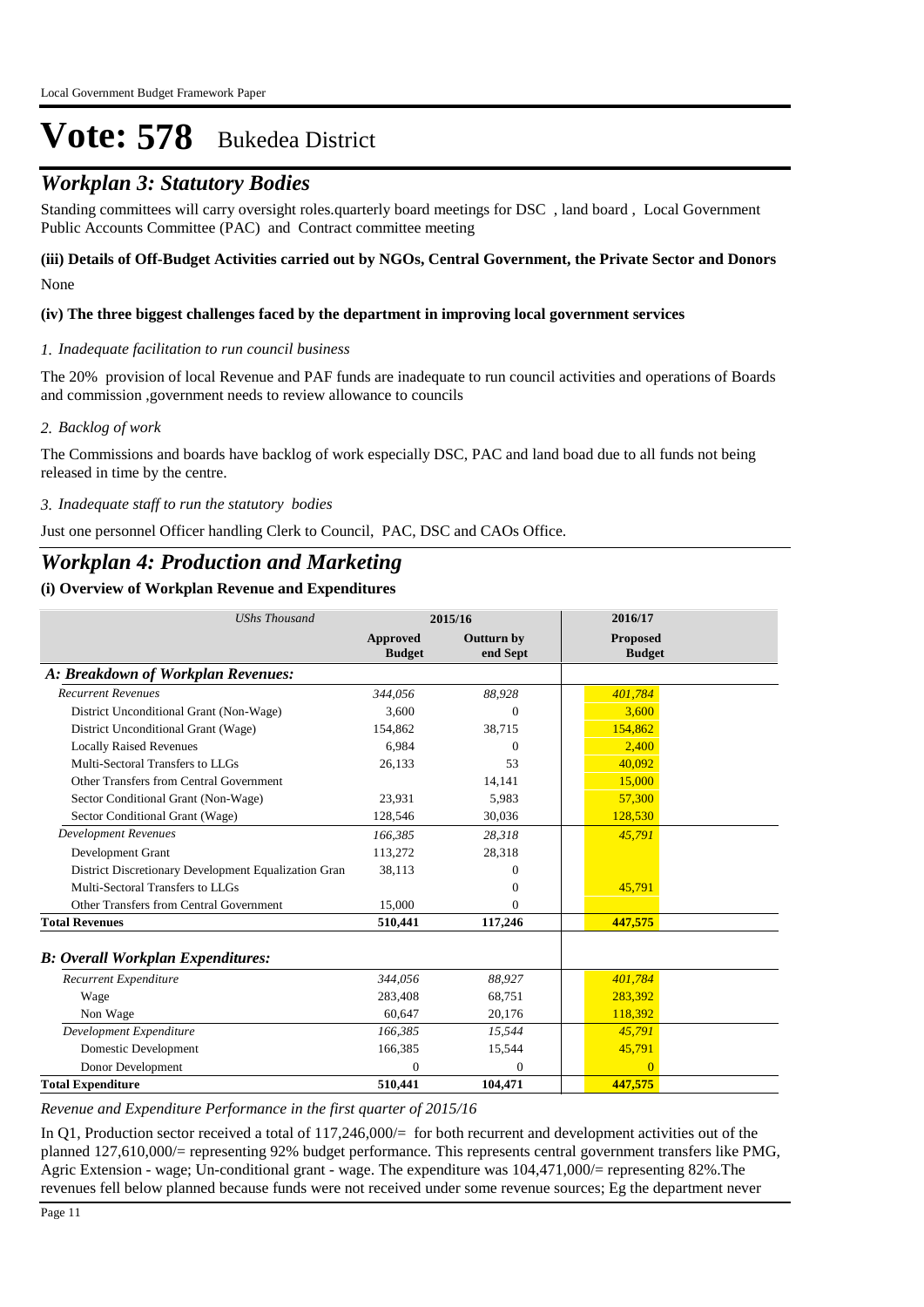## *Workplan 4: Production and Marketing*

received LGMSD, UCG - non wage & Local Revenue. E

#### *Department Revenue and Expenditure Allocations Plans for 2016/17*

Production sector has a total IPF of Ushs  $447,575,000/=$  for FY 2016/17 compared to FY 2015/16 of 510,441,000/= The budget share is 2.4% of the overall budget and has decreased by 12.3% because of reduction in the IPF of DDEG since the department did not get any allocation. The expenditure will be spent on Tsetse control & mapping, Crop pests & diseases incidence mangement, Accessing improved crop and livestock technologies.

#### **(ii) Summary of Past and Planned Workplan Outputs**

*Physical Performance in the first quarter of 2015/16*

#### Activities implemented:

Deployment of traps for tsetse trapping & survey in kidongole Airogo and Sensitised farmers on tsetse fly management, Vaccinated animals of different types across the district, Fish ponds constructed and maintained, Fish pond stock with Tilapia, Sacco groups supervised.

 Payment of production staff salaries both staff at the district and sub county. Facilitated the production Office with 2 cartons of paper and 2 cartrigdes for running the office and maintained one ve

#### *Plans for 2016/17 by Vote Function*

#### Activities implemented:

Deployment of traps for tsetse trapping & survey in kidongole Airogo and Sensitised farmers on tsetse fly management, Vaccinated animals of different types across the district, Fish ponds constructed and maintained, Fish pond stock with Tilapia, Sacco groups supervised.

 Payment of production staff salaries both staff at the district and sub county.

Facilitated the production Office with 2 cartons of paper and 2 cartrigdes for running the office and maintained one ve

#### *Medium Term Plans and Links to the Development Plan*

Scale out income generating projects to reach out to many beneficiary farmers; particularly of livestock, apiary, fruit growing and fish farming, -awareness of food security improved within the FY. Establish demo sites as technology dissemination centres for farmers; Scale out plant clinic activities to cover a wider farmer community, participate in adaptation demonstration with farmers. Improvement of the breeds and varieties within the given agro ecological environment.

#### **(iii) Details of Off-Budget Activities carried out by NGOs, Central Government, the Private Sector and Donors**

Other activities that may be supported by other partners may include; irrigation and drainage, capacity building of farmers on new practices, setting up of demonstrations, tree nursery management by build africa, plant clinics by Self help Africa/Transform Uganda

#### **(iv) The three biggest challenges faced by the department in improving local government services**

#### *Low funding 1.*

The funding to the sector is limited vis avis the demand on the ground, implying that there is little to be covered in terms of projects to the communities.

#### *Erratic weather 2.*

Unpredictable weather is negatively impacting of crop and livestock production in the district and this has led to increase in the households that are food insecure. In times of plenty of rainfall flooding affects crops and during drought crop loss.

#### *Pest & deseases 3.*

There are many pests and diseases affecting both crops and animals, notably cassava brown streak disease on cassava, foot and mouth disease on cattle, maize lethal necrosis on maize, newcastle disease of poultry, fruit and leaf spots on oranges.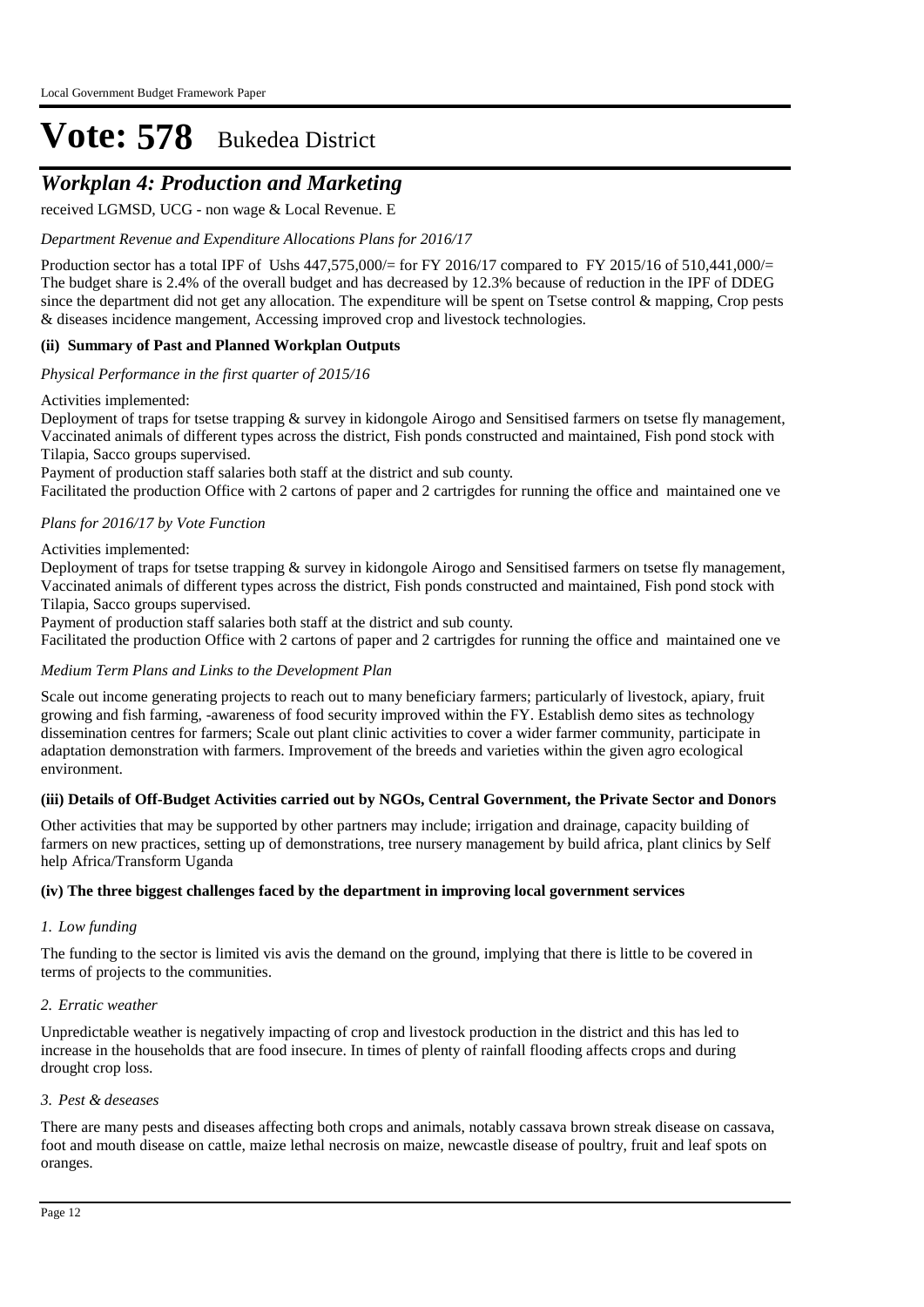## *Workplan 5: Health*

#### **(i) Overview of Workplan Revenue and Expenditures**

| <b>UShs Thousand</b>                     |                           | 2015/16                       | 2016/17                          |
|------------------------------------------|---------------------------|-------------------------------|----------------------------------|
|                                          | Approved<br><b>Budget</b> | <b>Outturn by</b><br>end Sept | <b>Proposed</b><br><b>Budget</b> |
| A: Breakdown of Workplan Revenues:       |                           |                               |                                  |
| <b>Recurrent Revenues</b>                | 1.186.448                 | 285,027                       | 1,196,623                        |
| District Unconditional Grant (Non-Wage)  | 3,600                     | 0                             | 3.600                            |
| <b>Locally Raised Revenues</b>           |                           | $\Omega$                      | 2.400                            |
| Multi-Sectoral Transfers to LLGs         | 18,697                    | 10,394                        | 30,808                           |
| Sector Conditional Grant (Non-Wage)      | 160,366                   | 40.092                        | 156,009                          |
| Sector Conditional Grant (Wage)          | 1,003,785                 | 234,542                       | 1,003,805                        |
| <b>Development Revenues</b>              | 688.621                   | 37,868                        | 357,268                          |
| Development Grant                        | 105.642                   | 21,128                        | 66.936                           |
| Donor Funding                            | 407,476                   | 13,740                        | 107,000                          |
| Multi-Sectoral Transfers to LLGs         | 23,699                    | 3,000                         | 158,584                          |
| <b>Transitional Development Grant</b>    | 151,803                   | $\Omega$                      | 24,748                           |
| <b>Total Revenues</b>                    | 1,875,069                 | 322,895                       | 1,553,890                        |
| <b>B: Overall Workplan Expenditures:</b> |                           |                               |                                  |
| Recurrent Expenditure                    | 1,186,448                 | 285,026                       | 1,196,623                        |
| Wage                                     | 1.003.785                 | 234,542                       | 1,003,805                        |
| Non Wage                                 | 182.663                   | 50,485                        | 192.818                          |
| Development Expenditure                  | 688,621                   | 37,868                        | 357,268                          |
| Domestic Development                     | 281,145                   | 24,128                        | 250,268                          |
| Donor Development                        | 407,476                   | 13,740                        | 107,000                          |
| <b>Total Expenditure</b>                 | 1,875,069                 | 322,895                       | 1,553,890                        |

#### *Revenue and Expenditure Performance in the first quarter of 2015/16*

The Health Sector received a total revenue of Ug shs 322,895,000/= both recurent, donor and development grants against the planned for the Qtr 468,767,000/= representing 69% budget performance and spent 322,895,000/= expenditure performing at 69%. The department did not perform at 100% because it did not receive all funds planned for in the quarter due to limited funding such as local reveune and donors who did not honour their obligation accounting for the 31%. 222% expenditure on LLGs meant

#### *Department Revenue and Expenditure Allocations Plans for 2016/17*

The health sector revenue forecast for FY 2016/17 is 1,553,890,000/= from 2015/16 is 1,875,069,000/= representing 17% decrease and 8.3% share in the total budget. The decrease is in the donor funding since most donors fail to respond their financial obligation. The expenditure will be spent on;Renovation of the Health centre IV Mtenity, Construction of the Matenity in Kachumbala and Kidongole HCIIIs.

#### **(ii) Summary of Past and Planned Workplan Outputs**

#### *Physical Performance in the first quarter of 2015/16*

Transfers to NGO hospitals i.e. Bukedea Mission HC II and Kachumbala Mission HC II, St matha and St jude and all Government health centres IV, III and Iis which has promoted and increased number of admissions, Out patients visiting the facility, increased the number of children imunised with pentavalent and increased propotion of deliveries.This has been possible because Staffs are motivated and funds operation sent in time .Essential medicines delivered to the district by NMS timely and drugs

#### *Plans for 2016/17 by Vote Function*

Transfers to NGO hospitals i.e. Bukedea Mission HC II and Kachumbala Mission HC II, St matha and St jude and all Government health centres IV, III and Iis which has promoted and increased number of admissions, Out patients visiting the facility, increased the number of children imunised with pentavalent and increased propotion of deliveries.This has been possible because Staffs are motivated and funds operation sent in time .Essential medicines delivered to the district by NMS timely and drugs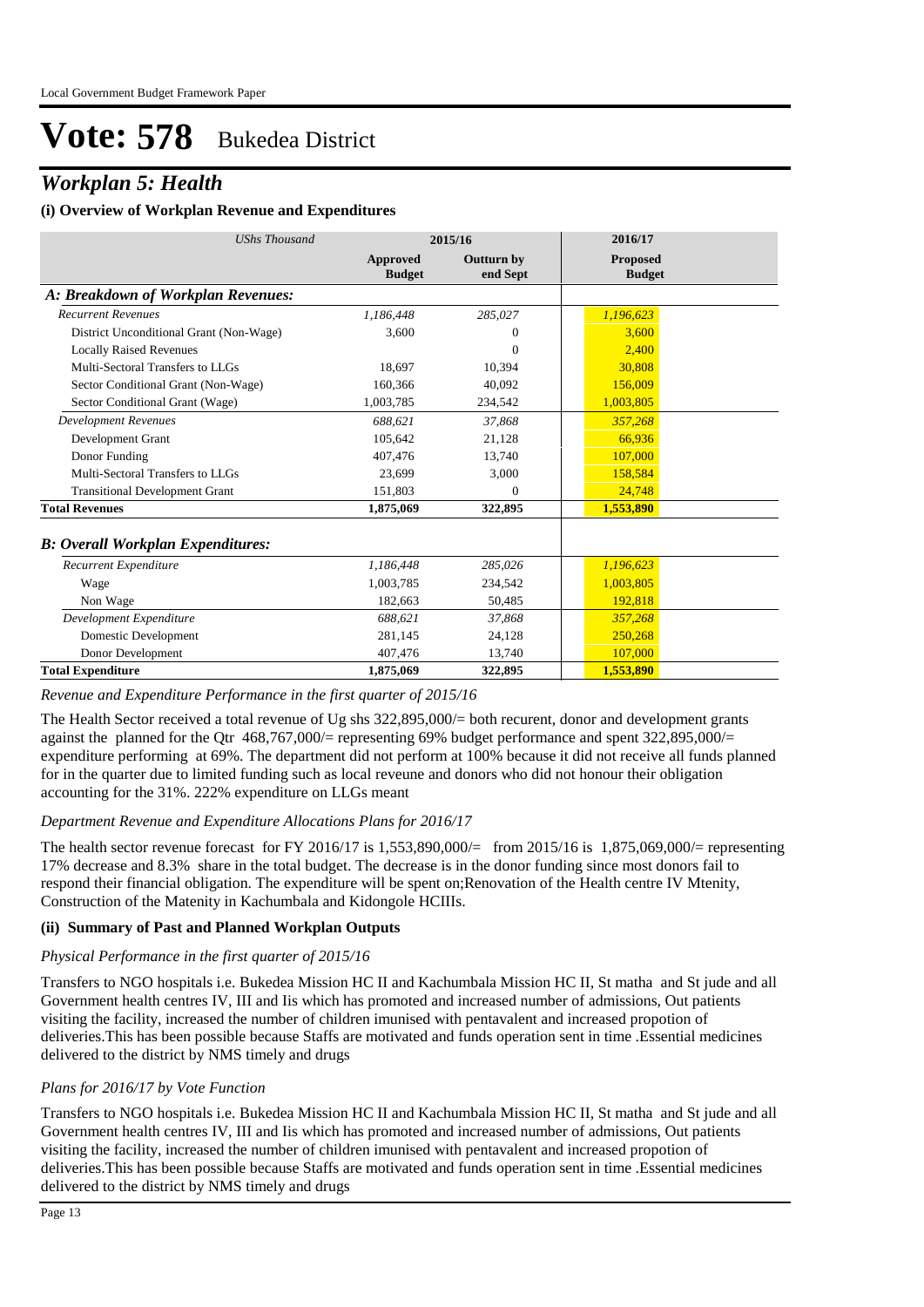## *Workplan 5: Health*

#### *Medium Term Plans and Links to the Development Plan*

The medium term plan for health sector focuses on, Promote hygiene and sanitation, Infrastructure construction and Rehabilitation (OPDs & Maternity in Bukedea health Centre IV, Kachumbala HCIII and Kidongole HCIII), Conducting Outreaches, Support supervision and monitoring, Equipment and Assest repair and maintanance, Staff capacity development.

#### **(iii) Details of Off-Budget Activities carried out by NGOs, Central Government, the Private Sector and Donors**

 PACE and Baylor on capacity building of VHTs to carry out HIV/AIDS activities in the communities i.e. awareness creation on HIV/AIDS provides family planning services in government and non government health units.

#### **(iv) The three biggest challenges faced by the department in improving local government services**

*Inadequate drugs 1.*

Funds should be increased to NMS for more supplies

#### *Inadequate health infrastructure 2.*

The funds allocated are inadequate to catter constructions and renovations of residential and non residential buildings e.g no functional threatre.

#### *Water, kitchen and staff house and Maternity units in HCs 3.*

Most health centres do not have adequate infrastructure interms of staff houses and matenity

### *Workplan 6: Education*

#### **(i) Overview of Workplan Revenue and Expenditures**

| <b>UShs Thousand</b>                     |                           | 2015/16                       | 2016/17                          |
|------------------------------------------|---------------------------|-------------------------------|----------------------------------|
|                                          | Approved<br><b>Budget</b> | <b>Outturn by</b><br>end Sept | <b>Proposed</b><br><b>Budget</b> |
| A: Breakdown of Workplan Revenues:       |                           |                               |                                  |
| <b>Recurrent Revenues</b>                | 10,437,721                | 2,592,552                     | 10,227,052                       |
| District Unconditional Grant (Non-Wage)  | 3,600                     | $\Omega$                      | 3.600                            |
| District Unconditional Grant (Wage)      | 14,073                    | 3,518                         | 14,073                           |
| <b>Locally Raised Revenues</b>           | 2.400                     | $\Omega$                      | 2.400                            |
| Multi-Sectoral Transfers to LLGs         | 8,216                     | $\Omega$                      | 21,213                           |
| Sector Conditional Grant (Non-Wage)      | 1,668,260                 | 546,596                       | 1,444,594                        |
| Sector Conditional Grant (Wage)          | 8,741,173                 | 2,042,438                     | 8,741,173                        |
| <b>Development Revenues</b>              | 682.395                   | 152,576                       | 491.492                          |
| Development Grant                        | 516,555                   | 103,311                       | 194,256                          |
| Donor Funding                            | 100,000                   | 43,265                        | 100,000                          |
| Multi-Sectoral Transfers to LLGs         | 65.840                    | 6.000                         | 197,236                          |
| <b>Total Revenues</b>                    | 11,120,116                | 2,745,128                     | 10,718,544                       |
| <b>B: Overall Workplan Expenditures:</b> |                           |                               |                                  |
| Recurrent Expenditure                    | 10,437,721                | 2,571,966                     | 10,227,052                       |
| Wage                                     | 8,755,245                 | 2,045,956                     | 8,755,246                        |
| Non Wage                                 | 1,682,476                 | 526,010                       | 1,471,806                        |
| Development Expenditure                  | 682,395                   | 149,810                       | 491,492                          |
| Domestic Development                     | 582,395                   | 106,999                       | 391,492                          |
| Donor Development                        | 100,000                   | 42,811                        | 100,000                          |
| <b>Total Expenditure</b>                 | 11,120,116                | 2,721,776                     | 10,718,544                       |

*Revenue and Expenditure Performance in the first quarter of 2015/16*

In Quarter 1 Education Sector received a total of 2,745,128/= out of 2,780,029,000/= planned for the quarter representing 99% budget performance and spent 2,742,362,000/= expenditure performing at 99%. The high budget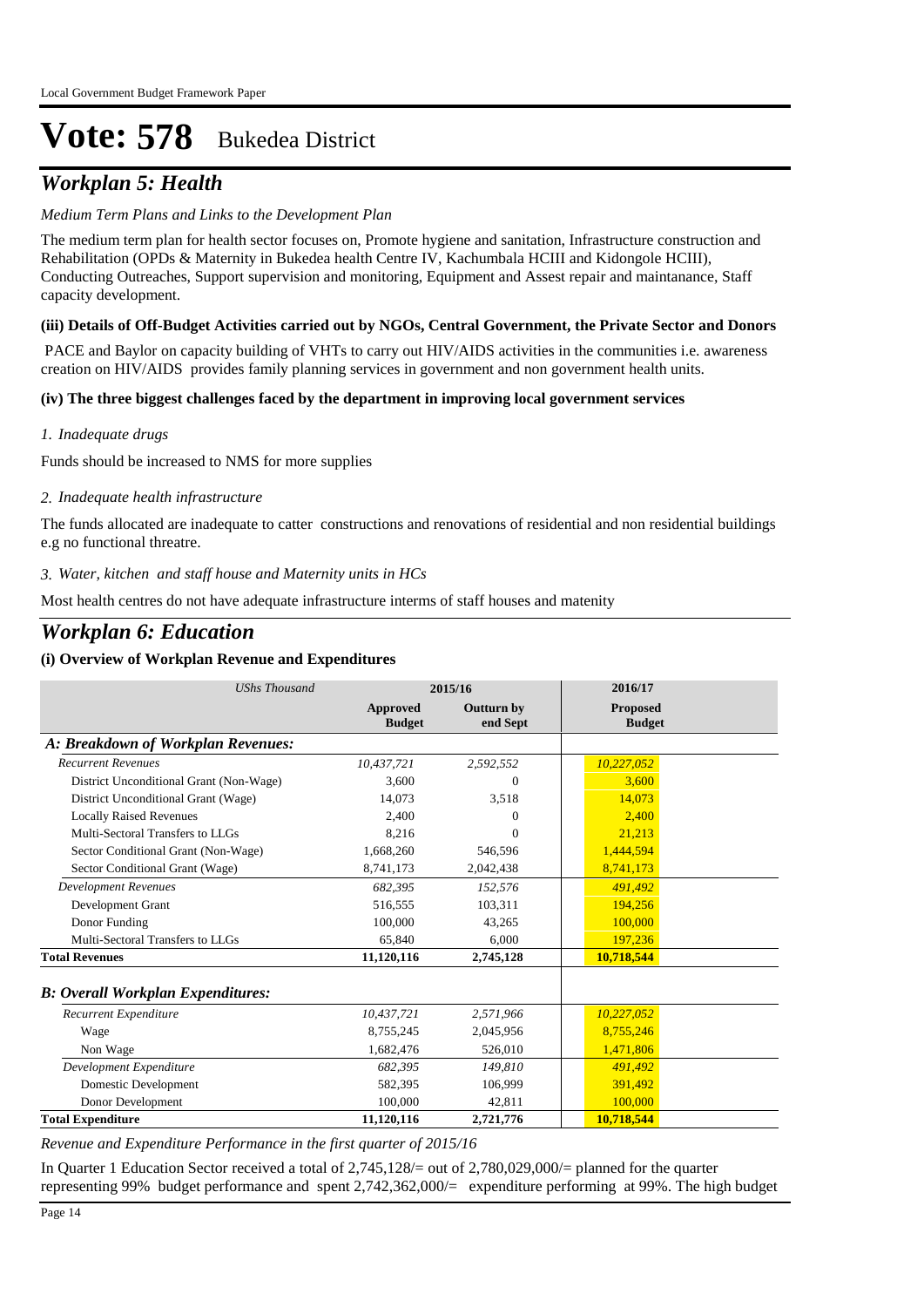### *Workplan 6: Education*

performance was because teachers who joined the district service through transfer on service had accessed the payroll .The unique issues in the education budget were basically Conditional Grants to Tertiary salaries, Conditional Grants to Primary Education, Conditional transfe

#### *Department Revenue and Expenditure Allocations Plans for 2016/17*

The Education sector revenue forecast for FY 2016/17 is 10,718,544,000/= from 2015/16 is 11,120,116 ,000/= representing a3.6% decrease and a percentage share of 57.3% of the district budget. The decrease is because of no IPF under transitional grants i.e presidential pledge . The expenditure will be spent on Construction of 2 class room blocks and procurement of furniture to 3 schools

#### **(ii) Summary of Past and Planned Workplan Outputs**

#### *Physical Performance in the first quarter of 2015/16*

97 Schools inspected in the quarter, Payment for completion of Abitibit primary school 2 class rooms with an office works completed, payment for completion of Kajamaka Primary school 2 class rooms with an office works completed, Payment for Completion of 4 class room plus an office at kamutur primary school works completed, 1 Inspection report produced and distributed to relevant authorities, validation of school enrolment and attendance data for UPE and USE capitation grant exercise was conc

#### *Plans for 2016/17 by Vote Function*

97 Schools inspected in the quarter, Payment for completion of Abitibit primary school 2 class rooms with an office works completed, payment for completion of Kajamaka Primary school 2 class rooms with an office works completed, Payment for Completion of 4 class room plus an office at kamutur primary school works completed, 1 Inspection report produced and distributed to relevant authorities, validation of school enrolment and attendance data for UPE and USE capitation grant exercise was conc

#### *Medium Term Plans and Links to the Development Plan*

In the medium term the sector will continue with Construction and Renovation of Classrooms and pit latrines to improve sanitation, Procurement of Desks, furniture, Support supervision and ,monitoring, Routine school inspection, Support to EARs (Special Needs Education), and training school mangers PTA, SMC and parents. Access, equity and quality education overrall medium term plan for Bukedea District.

#### **(iii) Details of Off-Budget Activities carried out by NGOs, Central Government, the Private Sector and Donors**

Build Africa;- construction of classroom, Training on HIV/AIDS, Girl child education and formation of community groups. RONE;- Roral Netherland Foundation Construction of classrooms and provision of furniture

#### **(iv) The three biggest challenges faced by the department in improving local government services**

#### *Teacher pupil ratio 1.*

Teacher pupil ratio is over 1:80 and 1:120 in the lower primary, most especially in lower primary hence limiting learning and teaching process.

#### *Poor parents attitude 2.*

Parents do not provide for meals, scholastic materials and support education in most cases hence failure rate is high and this limits retention of some children at school at all levels.

#### *Inadequate infra, scholastic inputs and poor management of schools 3.*

Most schools lack adequate pit latrines, teachers houses, classrooms, desks teacher's tables not accessible and poorly managed by PTA and School Management Committees (SMCs)

### *Workplan 7a: Roads and Engineering*

#### **(i) Overview of Workplan Revenue and Expenditures**

| <b>UShs</b><br>$\sim$<br>l housand | $201516$<br>5/ I D |    | 1/17<br>2010/17  |  |
|------------------------------------|--------------------|----|------------------|--|
|                                    | $T \cap T$<br>vu   | hx | 000 <sub>1</sub> |  |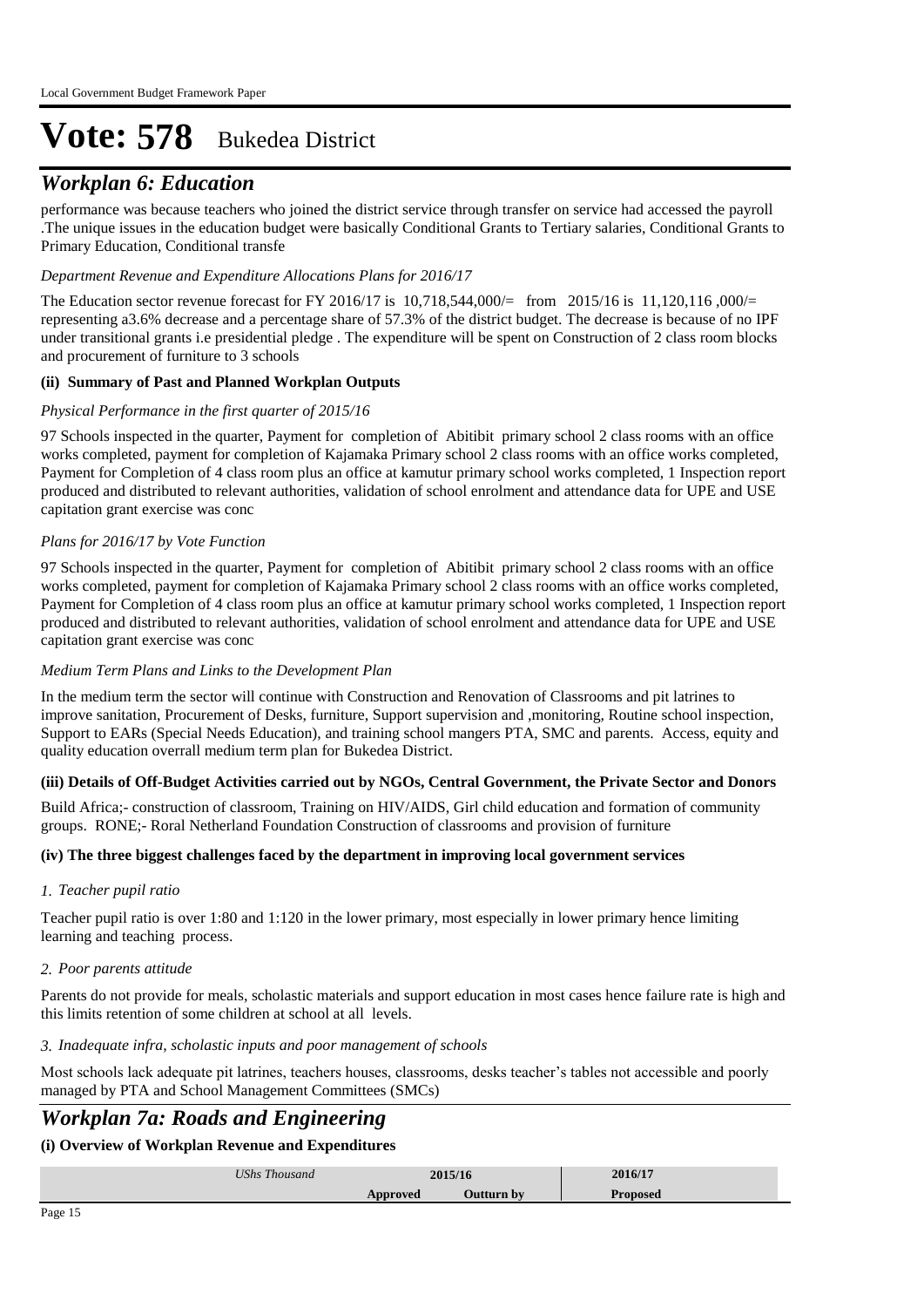## *Workplan 7a: Roads and Engineering*

| workpan / a. Koaas and Engineering                   |               |          |               |  |  |
|------------------------------------------------------|---------------|----------|---------------|--|--|
|                                                      | <b>Budget</b> | end Sept | <b>Budget</b> |  |  |
| A: Breakdown of Workplan Revenues:                   |               |          |               |  |  |
| <b>Recurrent Revenues</b>                            | 1,344,742     | 143,161  | 1,343,889     |  |  |
| District Unconditional Grant (Non-Wage)              | 3,600         | 0        | 3,600         |  |  |
| District Unconditional Grant (Wage)                  | 54,241        | 12,849   | 51,396        |  |  |
| <b>Locally Raised Revenues</b>                       | 9.000         | 0        | 9,000         |  |  |
| Multi-Sectoral Transfers to LLGs                     | 636,147       | 47,538   | 638,138       |  |  |
| Other Transfers from Central Government              | 641,754       | 82,774   | 641,754       |  |  |
| <b>Development Revenues</b>                          | 784,751       | 188,089  | 530,708       |  |  |
| Development Grant                                    | 638,776       | 126,355  | 512,002       |  |  |
| District Discretionary Development Equalization Gran | 142,436       | 61,734   |               |  |  |
| Multi-Sectoral Transfers to LLGs                     | 3,539         | $\theta$ | 18,706        |  |  |
| <b>Total Revenues</b>                                | 2,129,493     | 331,250  | 1,874,597     |  |  |
| <b>B: Overall Workplan Expenditures:</b>             |               |          |               |  |  |
| Recurrent Expenditure                                | 1,344,742     | 143,095  | 1,343,889     |  |  |
| Wage                                                 | 54,241        | 12,849   | 51,396        |  |  |
| Non Wage                                             | 1,290,501     | 130,246  | 1,292,493     |  |  |
| Development Expenditure                              | 784,751       | 80,760   | 530,708       |  |  |
| Domestic Development                                 | 784,751       | 80,760   | 530,708       |  |  |
| Donor Development                                    | $\Omega$      | $\theta$ | $\Omega$      |  |  |
| <b>Total Expenditure</b>                             | 2,129,493     | 223,854  | 1,874,597     |  |  |

*Revenue and Expenditure Performance in the first quarter of 2015/16*

In Q1 the sector received a total of Ug Shs 331,250,000/= out of the planned 532,373,000/= i.e. 62% revenue performance.The sector spent 223,854,000/= representing 42% expenditure performance. The expenditure performance was not up to 100% because procurement of suppliers under force of account were not completed in time i.e adverts run and responses being received from service provider. Under the development budget (LGMSD) 173% meant that priority was given to the completion of Administratio

#### *Department Revenue and Expenditure Allocations Plans for 2016/17*

The Roads and Engineering sector budget forecast for F/Y 2015/2016 is 1,874,597,000/= has decreased by 12% from 2,129,493,000/= for F/Y 2015/16 having a percentage share of 10% of the overall district budget. The decerease is because of reduction in the IPF of DDEG and no allocation. The expenditure will be spent on ; rehabilitation of roads under U-growth 13.4kms, Periodic maintenance of 20 km District wide and clearing of commuinty Acess roads.

#### **(ii) Summary of Past and Planned Workplan Outputs**

#### *Physical Performance in the first quarter of 2015/16*

Construction of Bukedea and Kachumbala road works on going, District Roads routinely maintained and these are Bukedea -Malera road, Kachumbala-Kongunga road, Bukedea -Kamacha road, Atutur-Malera -Koreng road, Malera - Ongino road, Bukedea-Kolir-Sironko road, Komuge-Kakor road, Kidongole-Kakor road, Kachumbala-Aligoi-Aminit road, Komongomeri-kamutur road, Kotiokot-Kachede road, Bukedea-Kawo-Katekwan road and completion of the district administration block, Payment of staff salaries, Equipment re

#### *Plans for 2016/17 by Vote Function*

Construction of Bukedea and Kachumbala road works on going, District Roads routinely maintained and these are Bukedea -Malera road, Kachumbala-Kongunga road, Bukedea -Kamacha road, Atutur-Malera -Koreng road, Malera - Ongino road, Bukedea-Kolir-Sironko road, Komuge-Kakor road, Kidongole-Kakor road, Kachumbala-Aligoi-Aminit road, Komongomeri-kamutur road, Kotiokot-Kachede road, Bukedea-Kawo-Katekwan road and completion of the district administration block, Payment of staff salaries, Equipment re

#### *Medium Term Plans and Links to the Development Plan*

The sector will continue to focus on :road rehabilitation and maintenance, opening up of community acces roads so as to Improved accesss to markets and institutions as the prime motive of road rehabilitation and maintenance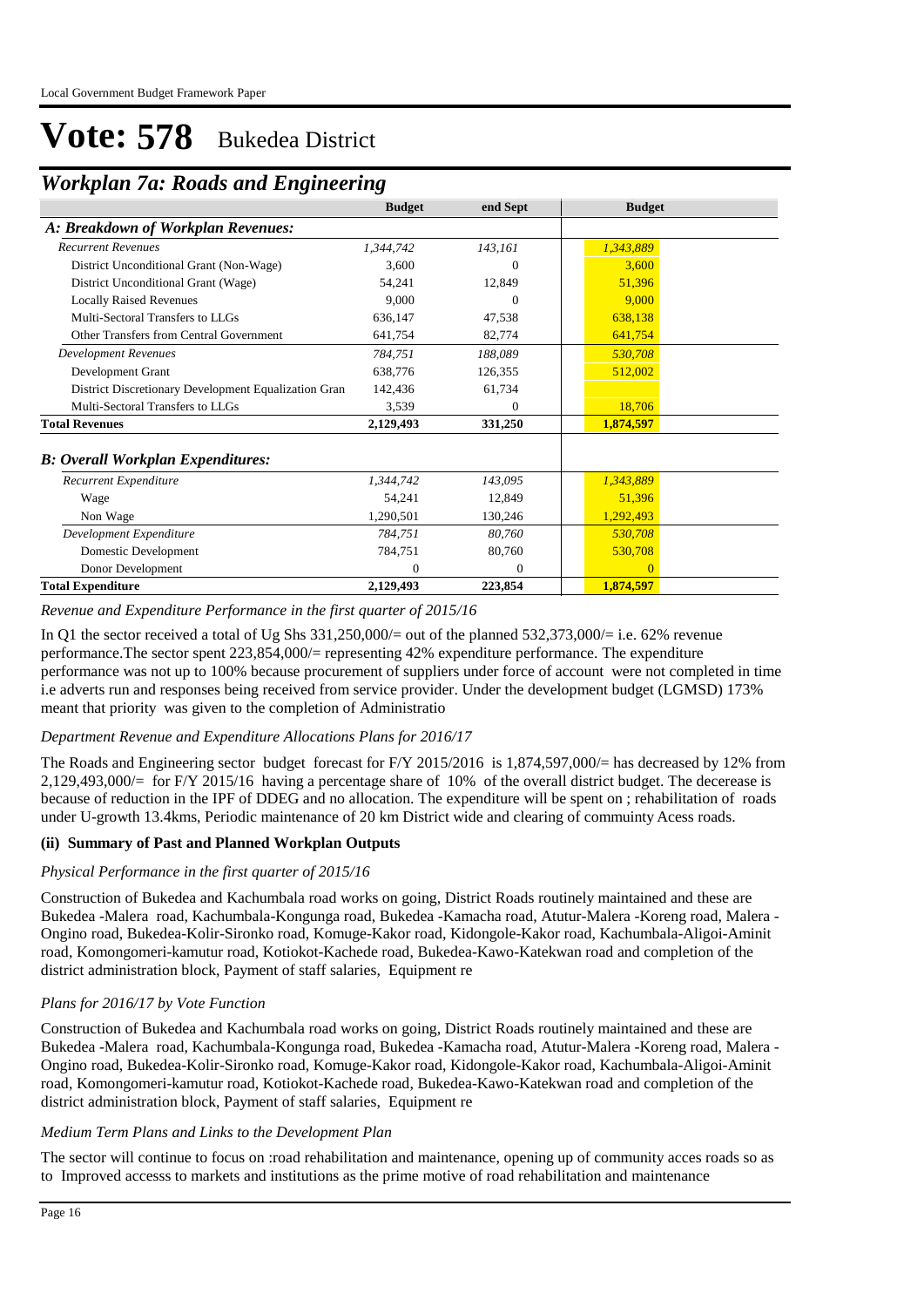### *Workplan 7a: Roads and Engineering*

None **(iii) Details of Off-Budget Activities carried out by NGOs, Central Government, the Private Sector and Donors** 

#### **(iv) The three biggest challenges faced by the department in improving local government services**

#### *Disasters-Floods. 1.*

Floods affect the Eastern part of the District, Malera & Kolir, hence mainataninace costs, yet the ditrict does not have a rood unit, that could be used for rapid response.

#### *Lack of Equipment 2.*

The District has no road unit which makes road maintenance and emergency .This makes works slow and expensive

#### *Damage to roads and road reserves 3.*

Uncontrolled and improper use of roads and road reserves for human activities like movement of ox-ploughs, agriculture blocking side & mitre drains and causing erosion because of non diversion of run-off water

### *Workplan 7b: Water*

#### **(i) Overview of Workplan Revenue and Expenditures**

| <b>UShs Thousand</b>                                 | 2015/16                          |                               | 2016/17                          |  |
|------------------------------------------------------|----------------------------------|-------------------------------|----------------------------------|--|
|                                                      | <b>Approved</b><br><b>Budget</b> | <b>Outturn by</b><br>end Sept | <b>Proposed</b><br><b>Budget</b> |  |
| A: Breakdown of Workplan Revenues:                   |                                  |                               |                                  |  |
| <b>Recurrent Revenues</b>                            | 98.871                           | 29,358                        | 161,211                          |  |
| District Unconditional Grant (Non-Wage)              | 3.600                            | $\Omega$                      | 3.600                            |  |
| District Unconditional Grant (Wage)                  | 20.071                           | 5,018                         | 20,071                           |  |
| <b>Locally Raised Revenues</b>                       | 2.400                            | $\Omega$                      | 2.400                            |  |
| Multi-Sectoral Transfers to LLGs                     | 72,800                           | 24,341                        | 98.955                           |  |
| Sector Conditional Grant (Non-Wage)                  | $\mathbf{0}$                     | $\Omega$                      | 36,186                           |  |
| <b>Development Revenues</b>                          | 505,265                          | 96.191                        | 422,187                          |  |
| Development Grant                                    | 467.665                          | 93.533                        | 251.087                          |  |
| District Discretionary Development Equalization Gran | 30,000                           | 2,658                         | 132,000                          |  |
| Multi-Sectoral Transfers to LLGs                     | 7,600                            | $\Omega$                      | 39,100                           |  |
| <b>Total Revenues</b>                                | 604,136                          | 125,550                       | 583,398                          |  |
| <b>B</b> : Overall Workplan Expenditures:            |                                  |                               |                                  |  |
| Recurrent Expenditure                                | 98.871                           | 29,358                        | 161,211                          |  |
| Wage                                                 | 20.071                           | 5.018                         | 20,071                           |  |
| Non Wage                                             | 78,800                           | 24,341                        | 141,140                          |  |
| Development Expenditure                              | 505,265                          | 70,635                        | 422,187                          |  |
| Domestic Development                                 | 505,265                          | 70,635                        | 422,187                          |  |
| Donor Development                                    | $\Omega$                         | $\mathbf{0}$                  | $\Omega$                         |  |
| <b>Total Expenditure</b>                             | 604,136                          | 99,993                        | 583,398                          |  |

*Revenue and Expenditure Performance in the first quarter of 2015/16*

In Quarter 1, Water Sector received a total of UGX 93,533,000 as conditional grant for water PRDP inclusive, LGMSD UGX 2,658,000 and wage 5,018,000/= giving a total of UGX 125,550,000/= for the quarter representing 20% budget performance and spent Ushs 99,993,000 inclusive of wages representing 66% of the funds received. These funds were received in the Works account in August 2015.

#### *Department Revenue and Expenditure Allocations Plans for 2016/17*

The Water Sector revenue forecast for FY 2016/17 is Ug shs  $583,398,000/=$  which is a decrease of 3.4 % from last financial year's allocation of UGX 615,442,000. The reduction is because 4 sub counties did not have a budget for water but will rely only on district allocation. The funds are to be spent on Rehabilitation of an Ecosan toilet in Malera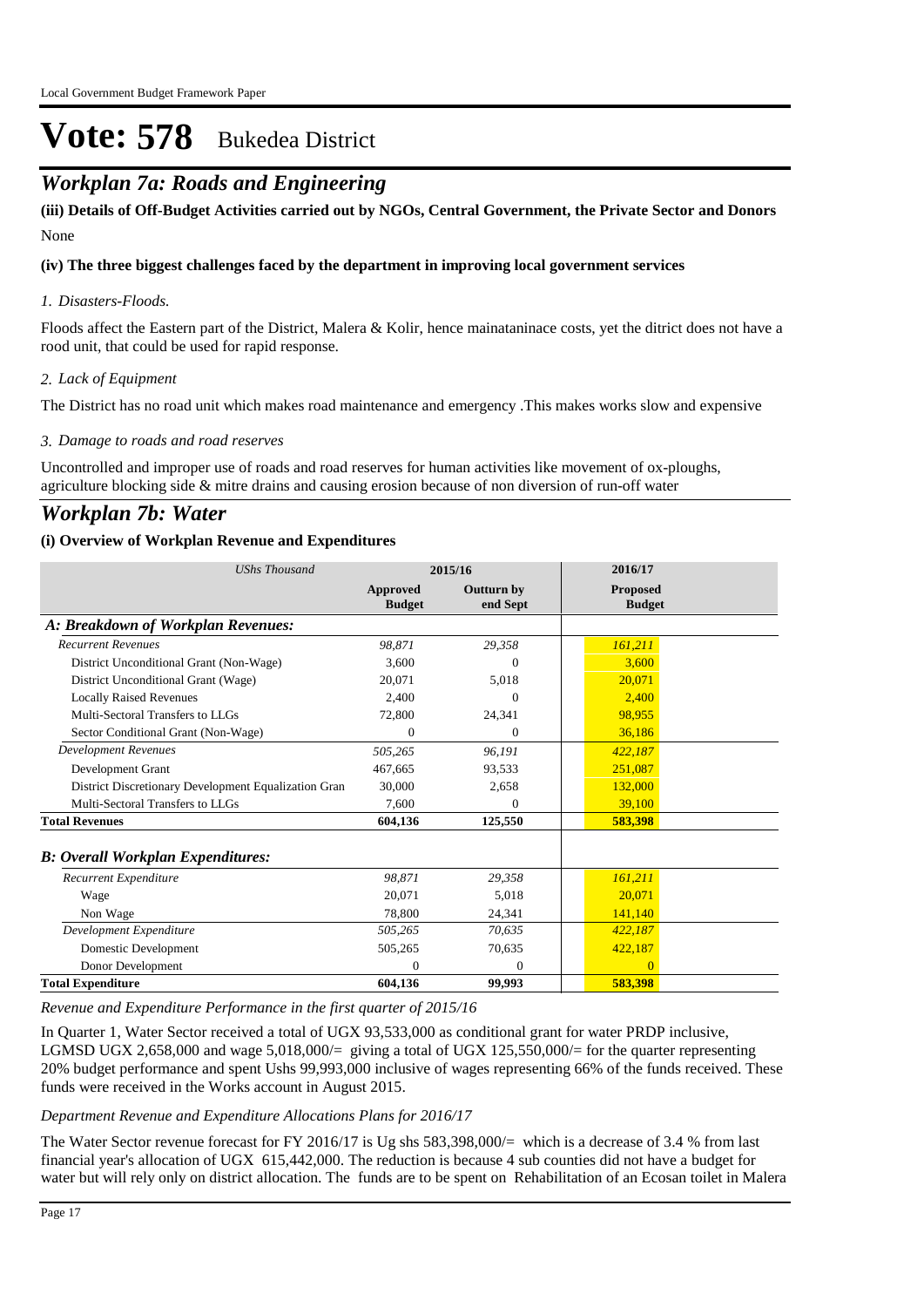### *Workplan 7b: Water*

Sub-County, Protection of 5 springs, Rehabilitation of 7 boreholes, drilling of 10 boreholes and carrying out software activities.

#### **(ii) Summary of Past and Planned Workplan Outputs**

#### *Physical Performance in the first quarter of 2015/16*

Extension staff meeting in form of inter sub-county meeting was conducted in September to agree on the sites for 2015- 16 financial year. Formation of Water Source Committees is going on at the sub-counties, however, training has also not been conducted. One meeting for district water and sanitation coordinating committee held at district water office board room, Advocacy activities ongoing i.e radio sport messages for promoting water, sanitation and hygiene practices, conducted monitoring and in

#### *Plans for 2016/17 by Vote Function*

Extension staff meeting in form of inter sub-county meeting was conducted in September to agree on the sites for 2015- 16 financial year. Formation of Water Source Committees is going on at the sub-counties, however, training has also not been conducted. One meeting for district water and sanitation coordinating committee held at district water office board room, Advocacy activities ongoing i.e radio sport messages for promoting water, sanitation and hygiene practices, conducted monitoring and in

#### *Medium Term Plans and Links to the Development Plan*

Access to safe water is a priority in the DDP. The medium term plan is increased access to safe water, adopted strategy is protection of springs for places where they are endowed and drilling of deep boreholes and rehabilitation and conducting water quality analysis

#### **(iii) Details of Off-Budget Activities carried out by NGOs, Central Government, the Private Sector and Donors**

Drop in the bucket under Kokwech Development Association is to construct 7 boreholes a cross the district.

#### **(iv) The three biggest challenges faced by the department in improving local government services**

#### *Water stressed areas 1.*

The success rate of borehole drilling in these areas is very low and in most cases dry wells have been encountered, most especially in Malera and Kolir S/Cs . Some parishes in Kachumbala and Bukedea Sub-County are also affected.

#### *Reduction in funding 2.*

This factor is letting us down given that the unit costs are increasing and population is growing. The current allocation formula with coverage as a parameter, doesn't consider boreholes and shallow wells which dry off during dry seasons.

#### *Lack of transport 3.*

The department vehicle is now too old and it is frequently breaking down hence limiting Monitoring, supervision and inspection of sites under construction.

### *Workplan 8: Natural Resources*

#### **(i) Overview of Workplan Revenue and Expenditures**

| UShs Thousand                           |                                                            | 2015/16  | 2016/17                          |  |
|-----------------------------------------|------------------------------------------------------------|----------|----------------------------------|--|
|                                         | <b>Outturn by</b><br>Approved<br><b>Budget</b><br>end Sept |          | <b>Proposed</b><br><b>Budget</b> |  |
| A: Breakdown of Workplan Revenues:      |                                                            |          |                                  |  |
| <b>Recurrent Revenues</b>               | 76.846                                                     | 14,339   | 50.248                           |  |
| District Unconditional Grant (Non-Wage) | 3.600                                                      | $\Omega$ | 3,600                            |  |
| District Unconditional Grant (Wage)     | 18,582                                                     | 4.645    | 18,582                           |  |
| <b>Locally Raised Revenues</b>          | 2.400                                                      | $\Omega$ | 2,400                            |  |
| Multi-Sectoral Transfers to LLGs        | 14.054                                                     | 141      | 17,026                           |  |
| Sector Conditional Grant (Non-Wage)     | 38.210                                                     | 9,553    | 8.641                            |  |
| Development Revenues                    | 21,006                                                     | $\Omega$ | 61.489                           |  |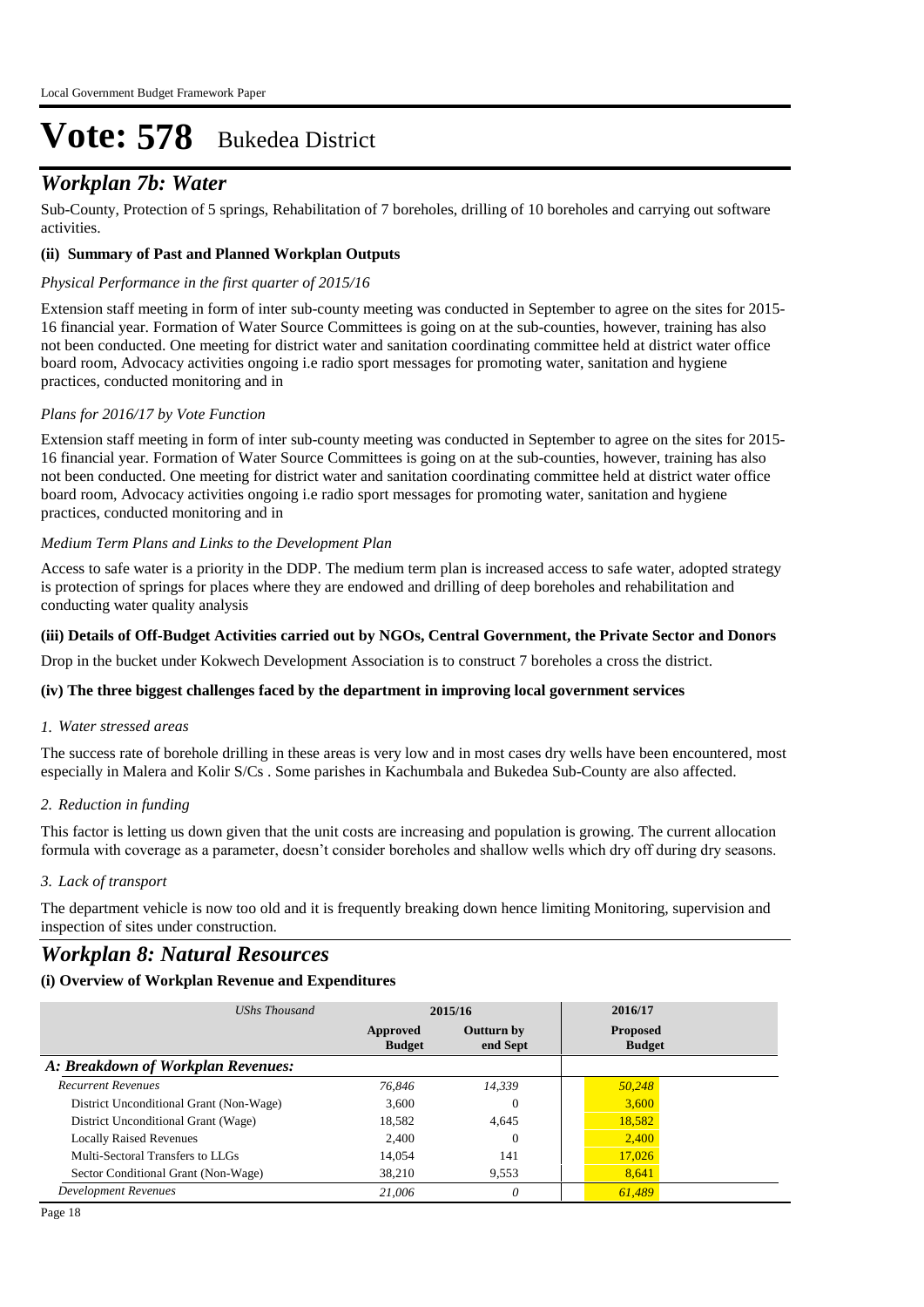### *Workplan 8: Natural Resources*

| $1.011$ $\mu$ $\mu$ $\mu$ $\mu$ $\sigma$ $\sigma$ $\tau$ $\tau$ $\sigma$ $\sigma$ $\sigma$ |                           |                               |                                  |  |  |  |
|--------------------------------------------------------------------------------------------|---------------------------|-------------------------------|----------------------------------|--|--|--|
| <b>UShs Thousand</b>                                                                       | 2015/16                   |                               | 2016/17                          |  |  |  |
|                                                                                            | Approved<br><b>Budget</b> | <b>Outturn by</b><br>end Sept | <b>Proposed</b><br><b>Budget</b> |  |  |  |
| District Discretionary Development Equalization Gran                                       | 14,000                    | 0                             | 30,000                           |  |  |  |
| Multi-Sectoral Transfers to LLGs                                                           | 7,006                     | 0                             | 31,489                           |  |  |  |
| <b>Total Revenues</b>                                                                      | 97,852                    | 14,339                        | 111,737                          |  |  |  |
| <b>B: Overall Workplan Expenditures:</b><br>Recurrent Expenditure                          | 76,846                    | 12,434                        | 50,248                           |  |  |  |
| Wage                                                                                       | 18,582                    | 4,645                         | 18,582                           |  |  |  |
| Non Wage<br>Development Expenditure                                                        | 58,264<br>21,006          | 7,789<br>0                    | 31,667<br>61,489                 |  |  |  |
| Domestic Development<br>Donor Development                                                  | 21,006<br>$\mathbf{0}$    | $\mathbf{0}$<br>$\Omega$      | 61,489<br>$\Omega$               |  |  |  |
| <b>Total Expenditure</b>                                                                   | 97,852                    | 12,434                        | 111,737                          |  |  |  |

#### *Revenue and Expenditure Performance in the first quarter of 2015/16*

In Quarter1, Natural Resources Sector received a total of  $14,339,000/=$  out of the quarterly plan of  $24,463,000/=$ , budget performing at 59%. The department did not perform at 100 budget performance because did not receive all the funds planned for the quarter because of limited funding. By the end of Qtr1, the department had spent 12,434,000/= representing 51%. The department had un spent balances of 1,905,000/= because of the nature of activities which are sequencial one leads to another.

#### *Department Revenue and Expenditure Allocations Plans for 2016/17*

The Natural Resources sector revenue forecast for FY 2016/17 is 111,737,000/= from FY 2015/16 is 97,852 ,000/= which means increase by 14.2%, More DDEG has been allocated to the department for handling major environmental issues thus having a budget share of 0.6%. The expenditure will be spent on; Establishment of woodlots in 10 primary schools ( case study district headquarters. Training of farmers on wetland edge gardening, training of LECS on climate change, environment enforcement and co

#### **(ii) Summary of Past and Planned Workplan Outputs**

#### *Physical Performance in the first quarter of 2015/16*

Demarcated wetlands in the sub counties of Bukedea SC, Town Council, Kidongole SC, Kolir SC, Kachumbala and Malera SC,conducted compliance monitoring visit on key wetlands to map out areas for enforcement, conducted one enforcement visit in six sub counties, Paid bank charges for 3 month in orient Bank Mbale branch and payment of salary to the Senior environment officer for 3 month.

#### *Plans for 2016/17 by Vote Function*

Demarcated wetlands in the sub counties of Bukedea SC, Town Council, Kidongole SC, Kolir SC, Kachumbala and Malera SC,conducted compliance monitoring visit on key wetlands to map out areas for enforcement, conducted one enforcement visit in six sub counties, Paid bank charges for 3 month in orient Bank Mbale branch and payment of salary to the Senior environment officer for 3 month.

#### *Medium Term Plans and Links to the Development Plan*

Priority goes to establishment of woodlots in institutions, training of farmers in wetlands edge gardening, project screening and development of district state of environment, Compliance monitoring and training of LECS on climate change and its effects. Over 98% of the budget is to be serviced by conditional grant and other government transfers.

#### **(iii) Details of Off-Budget Activities carried out by NGOs, Central Government, the Private Sector and Donors**

Self Help Africa does establishment of tree nurseries in Kidongole, Bukedea, Kachumbala S/C's,

#### **(iv) The three biggest challenges faced by the department in improving local government services**

#### *Non uniformity in interventions 1.*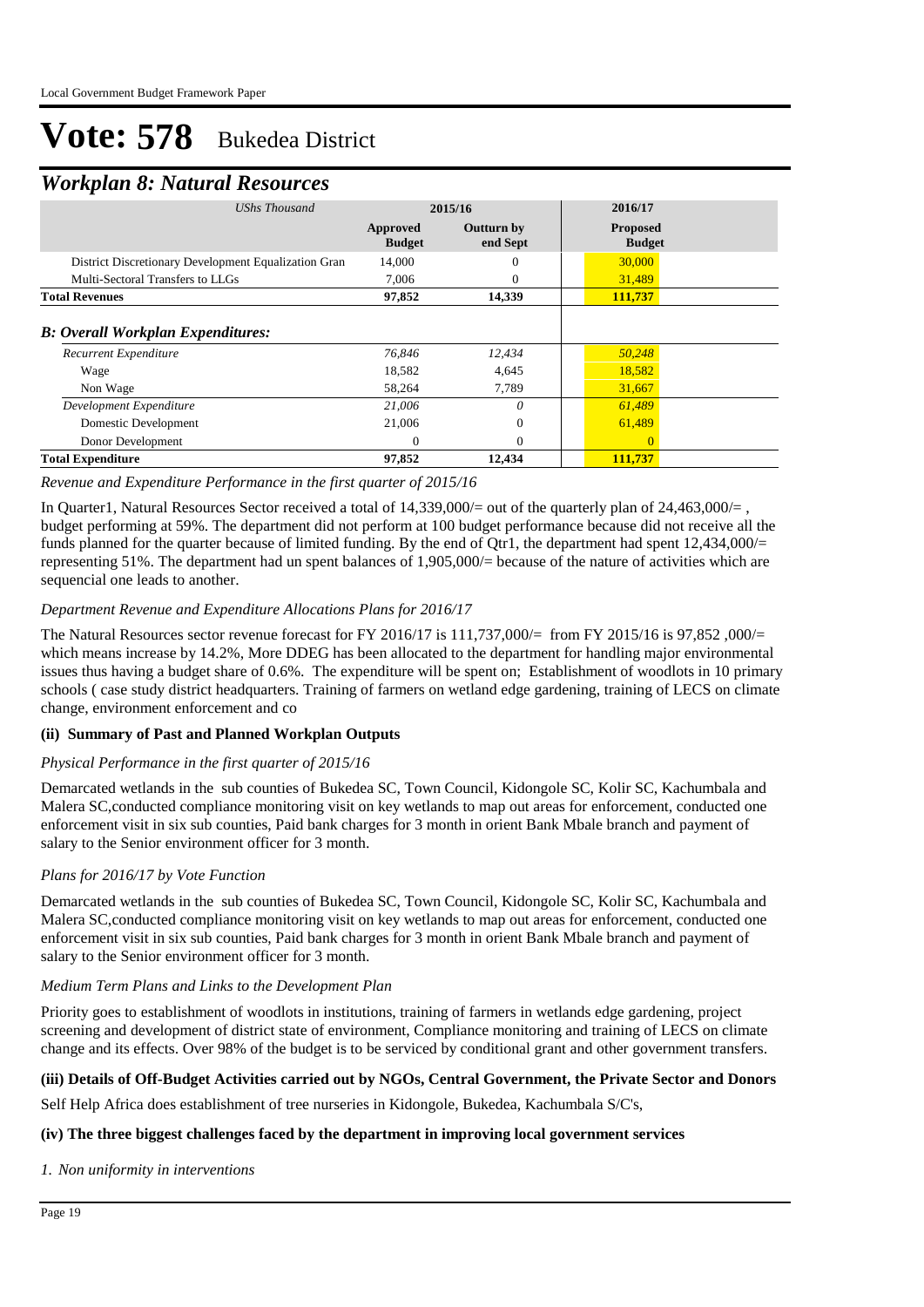### *Workplan 8: Natural Resources*

Sub-counties plan and implement activities differently. Neighbouring districts of Pallisa and Kumi have exported their degrading activities in to the district. Many of those who used not to carry out such activities have started doing so.

#### *Attitude of farmers/Degraders 2.*

Due to limited knowledge on environmental conservation the attitude of most people has remained negative. This has affected most of the restoration efforts especially in forest and wetland eco systems.

#### *limited funding and facilitation 3.*

It's the least funded deparment.only wetlands sub sector receives conditional grant.environment and other sub sectors don't. The department does not have ameans of transport.worse of all no local revenue is always realised though allocated.

### *Workplan 9: Community Based Services*

#### **(i) Overview of Workplan Revenue and Expenditures**

| <b>UShs Thousand</b>                                 | 2015/16                   |                               | 2016/17                   |
|------------------------------------------------------|---------------------------|-------------------------------|---------------------------|
|                                                      | Approved<br><b>Budget</b> | <b>Outturn by</b><br>end Sept | Proposed<br><b>Budget</b> |
| A: Breakdown of Workplan Revenues:                   |                           |                               |                           |
| <b>Recurrent Revenues</b>                            | 325,222                   | 17,870                        | 344,107                   |
| District Unconditional Grant (Non-Wage)              | 3.600                     | $\Omega$                      | 3.600                     |
| District Unconditional Grant (Wage)                  | 36,035                    | 7,792                         | 31,166                    |
| <b>Locally Raised Revenues</b>                       | 2.400                     | $^{(1)}$                      | 7.400                     |
| Multi-Sectoral Transfers to LLGs                     | 17,026                    | 173                           | 34,188                    |
| Other Transfers from Central Government              | 232,062                   | $\Omega$                      | 232,062                   |
| Sector Conditional Grant (Non-Wage)                  | 34,099                    | 9,905                         | 35,691                    |
| <b>Development Revenues</b>                          | 50,929                    | 0                             | 25,000                    |
| District Discretionary Development Equalization Gran | 48.929                    | 0                             | 5,000                     |
| Multi-Sectoral Transfers to LLGs                     | 2,000                     | 0                             | 20,000                    |
| <b>Total Revenues</b>                                | 376,150                   | 17,870                        | 369,107                   |
| <b>B: Overall Workplan Expenditures:</b>             |                           |                               |                           |
| Recurrent Expenditure                                | 325,222                   | 15,155                        | 344,107                   |
| Wage                                                 | 36.035                    | 7,792                         | 31,166                    |
| Non Wage                                             | 289,186                   | 7,363                         | 312,941                   |
| Development Expenditure                              | 50,929                    | 0                             | 25,000                    |
| Domestic Development                                 | 50,929                    | $\theta$                      | 25,000                    |
| Donor Development                                    | $\Omega$                  | $\Omega$                      | $\Omega$                  |
| <b>Total Expenditure</b>                             | 376,150                   | 15,155                        | 369,107                   |

*Revenue and Expenditure Performance in the first quarter of 2015/16*

The quarter budget for FY 2015/16 was 94,038,000/=, however, the actual receipt was shs. 17,870,000/= making a budget performance at 19%. This was so because no funding was received under Youth Livelihood program which takes agreat proportion of the buget besides CDD funds, No unconditional funds, local revenues were received during the quarter hence pecentage drop in the revenue. The department spent a total of 15,155,000/= giving a percentage of 16%. A total of  $2,715,000 = (1\%)$  remained as uns

#### *Department Revenue and Expenditure Allocations Plans for 2016/17*

The Community Based Services revenue forecast for FY 2016/17 is 369,107,000/= from 376,150,000/= for FY 2014/15 representing a decrease by16.2% because of CCD funding.This represents a percentage share of 2% of the district budget. The expenditure will be spent on Implementation of Youth livelihood program, and technical support supervision and office running of the department of CBSD.

#### **(ii) Summary of Past and Planned Workplan Outputs**

*Physical Performance in the first quarter of 2015/16*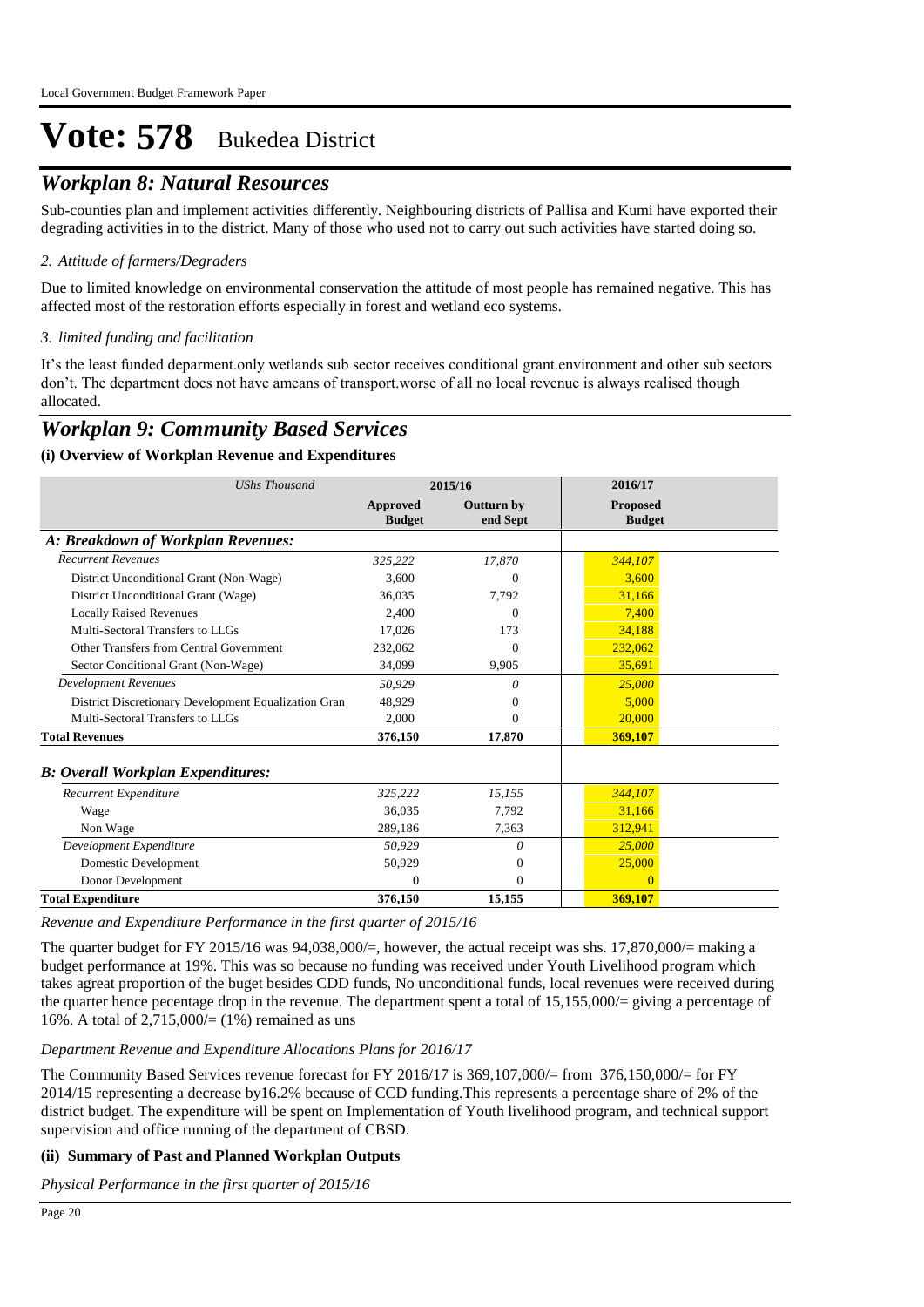## *Workplan 9: Community Based Services*

Planned to settle 2 children in the quarter but 3 were supported this is because there were more cases reported during the quarter, while under support to Community Development workers, 9 were planned for and all were achieved. Under Settlement of juvenile cases 2 were planned for, 5 were handled. Planned to support one(1) Youth council & was achieved. Under Women Councils, planned for 1 and was achieved. Also planned to support one PWD under special grant, it was also achielved. Pllaned to supp

#### *Plans for 2016/17 by Vote Function*

Planned to settle 2 children in the quarter but 3 were supported this is because there were more cases reported during the quarter, while under support to Community Development workers, 9 were planned for and all were achieved. Under Settlement of juvenile cases 2 were planned for, 5 were handled. Planned to support one(1) Youth council & was achieved. Under Women Councils, planned for 1 and was achieved. Also planned to support one PWD under special grant, it was also achielved. Pllaned to supp

#### *Medium Term Plans and Links to the Development Plan*

The department will carryout Implementation of Youth livelihood program, Mentoring of LLGs on Gender mainstreaming, FAL review meetings conducted, Women council executive and Youth council meetings conducted, communities sensitization and mobilization,arbitration of labour cases, generate IGAs for communities, support supervision and monitoring of projects.

#### **(iii) Details of Off-Budget Activities carried out by NGOs, Central Government, the Private Sector and Donors**

So far the department gets support from Baylor project, however, the financial assistance is manageed at the DHO's office which operates Baylor Account.

#### **(iv) The three biggest challenges faced by the department in improving local government services**

#### *Non realization of District Unconditional Grant Non Wage and LR 1.*

Despite the plans developed, funds have not been forthcoming to implement these plans.

#### *Transport facilities for Officers 2.*

Transport facility to conduct activities is completely lacking in the department and this affects service delivery.

#### *Lack of equipment 3.*

The Department lacks equipment eg Computers, Printers, cameras etc. to facilitate timely reporting and documentation

## *Workplan 10: Planning*

#### **(i) Overview of Workplan Revenue and Expenditures**

| UShs Thousand                                        | 2015/16                   |                               | 2016/17                          |  |
|------------------------------------------------------|---------------------------|-------------------------------|----------------------------------|--|
|                                                      | Approved<br><b>Budget</b> | <b>Outturn by</b><br>end Sept | <b>Proposed</b><br><b>Budget</b> |  |
| A: Breakdown of Workplan Revenues:                   |                           |                               |                                  |  |
| <b>Recurrent Revenues</b>                            | 124.520                   | 13.268                        | 144,592                          |  |
| District Unconditional Grant (Non-Wage)              | 29,907                    | $\Omega$                      | 66,905                           |  |
| District Unconditional Grant (Wage)                  | 21.151                    | 5,288                         | 21,151                           |  |
| <b>Locally Raised Revenues</b>                       | 12.032                    | $\Omega$                      | 15,614                           |  |
| Multi-Sectoral Transfers to LLGs                     | 24.432                    | 235                           | 40,921                           |  |
| Support Services Conditional Grant (Non-Wage)        | 36,998                    | 7.746                         |                                  |  |
| Development Revenues                                 | 13.648                    | 5.265                         | 216,779                          |  |
| District Discretionary Development Equalization Gran | 5.708                     | 3.964                         | 214,304                          |  |
| Multi-Sectoral Transfers to LLGs                     | 7,940                     | 1,301                         | 2,475                            |  |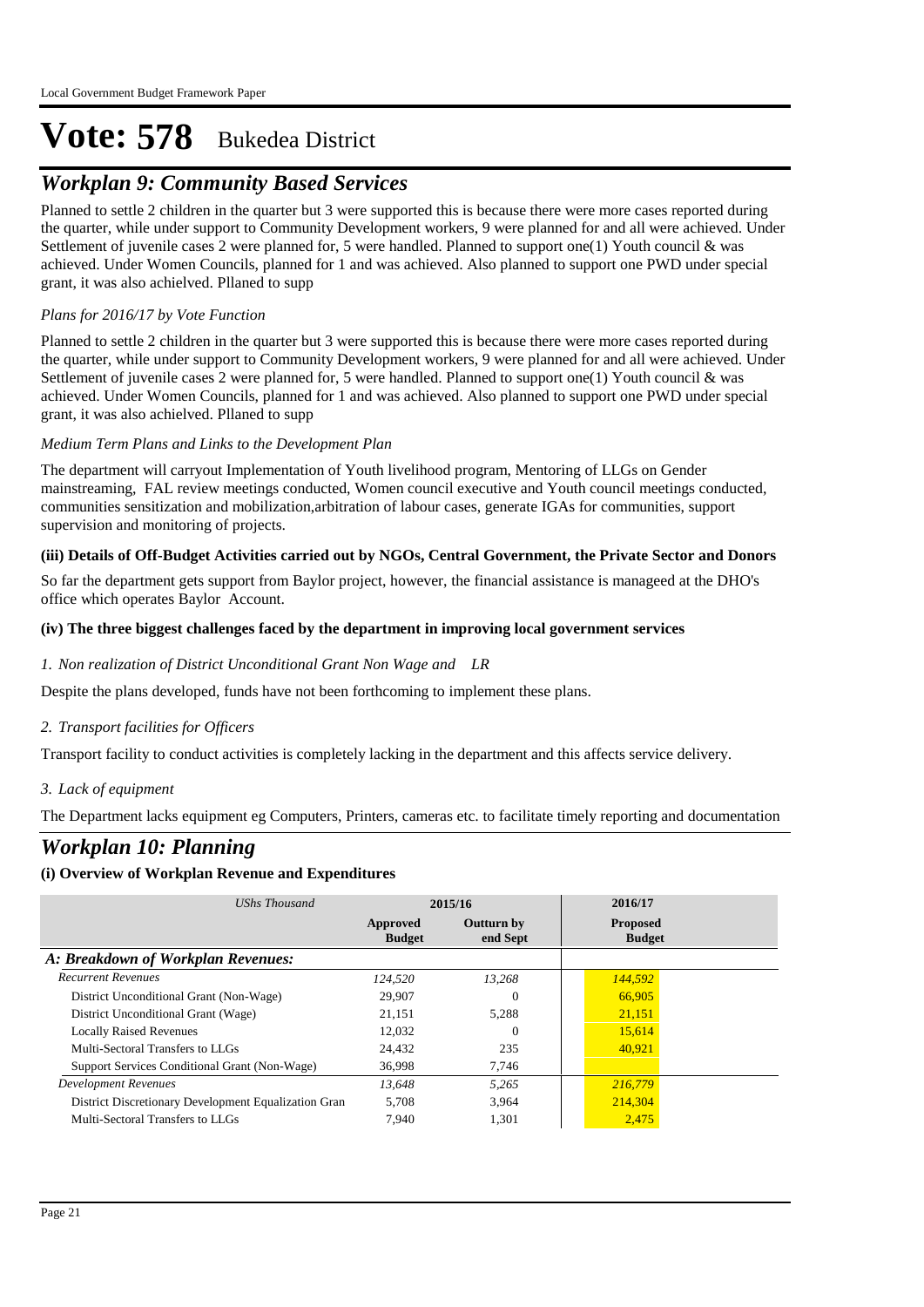### *Workplan 10: Planning*

| ┻                                        | o<br><b>UShs Thousand</b> | 2015/16                   |                               | 2016/17                          |  |
|------------------------------------------|---------------------------|---------------------------|-------------------------------|----------------------------------|--|
|                                          |                           | Approved<br><b>Budget</b> | <b>Outturn by</b><br>end Sept | <b>Proposed</b><br><b>Budget</b> |  |
| <b>Total Revenues</b>                    |                           | 138,168                   | 18,533                        | 361,371                          |  |
| <b>B: Overall Workplan Expenditures:</b> |                           |                           |                               |                                  |  |
| Recurrent Expenditure                    |                           | 124,520                   | 13.268                        | 144,592                          |  |
| Wage                                     |                           | 21,151                    | 5,288                         | 21,151                           |  |
| Non Wage                                 |                           | 103,369                   | 7,981                         | 123,441                          |  |
| Development Expenditure                  |                           | 13.648                    | 5,265                         | 216,779                          |  |
| Domestic Development                     |                           | 13,648                    | 5,265                         | 216,779                          |  |
| Donor Development                        |                           | 0                         | $\theta$                      | $\Omega$                         |  |
| <b>Total Expenditure</b>                 |                           | 138,168                   | 18,533                        | 361,371                          |  |

#### *Revenue and Expenditure Performance in the first quarter of 2015/16*

In Quarter one (Q1), Planning Unit received a total of Ug Shs 18,533,000/= out of the planned 34,542,000/= representing 54% budget performance and spent 18,533,000/= performing at 54%.The department didn't have any un spent balances. The department performed at 54% because not all planned funds were realised as planned such as local revenue, Un conditional grants due to limited funding. The uniqueness in the LGMSD grant of 278% were funds meant for monitoring of LGMSD/PRDP projects, computer mai

#### *Department Revenue and Expenditure Allocations Plans for 2016/17*

The Planning Unit budget for FY 2016/17 is Ug shs  $138,168,000/=$  from  $138,168,000/=$  for F/Y 2015/16 meaning an increase of 161% and a percentage share of 1.9% of the total budget. The increase is as aresult of more DDEG funds to the department meant for procuring furniture for Admin block. The expenditure will be spent on Conducting 4 PAF, PRDP (DDEG) projects monitoring visits , paying of staff salaries, Promotion of LED activities.

#### **(ii) Summary of Past and Planned Workplan Outputs**

#### *Physical Performance in the first quarter of 2015/16*

3 DTPC/STPC meetings conducted for the month of July to September. Payment of salary to 2 staff under planning unit district planner and stenographer secretary,1 PAF, LGMSD, PRDP, DEC and RDC monitoring conducted in all the 6 sub counties by both technical staff and politician , monitoring of LGMSD project done district wide ,1 quarterly Coordinating planning and mentoring meeting conducted in the district headquarters for all HODs and 6 sub counties staff and delivery of PRDP workplans and qtr

#### *Plans for 2016/17 by Vote Function*

3 DTPC/STPC meetings conducted for the month of July to September. Payment of salary to 2 staff under planning unit district planner and stenographer secretary,1 PAF, LGMSD, PRDP, DEC and RDC monitoring conducted in all the 6 sub counties by both technical staff and politician , monitoring of LGMSD project done district wide ,1 quarterly Coordinating planning and mentoring meeting conducted in the district headquarters for all HODs and 6 sub counties staff and delivery of PRDP workplans and qtr

#### *Medium Term Plans and Links to the Development Plan*

Participatory planning based on facts and data, visioned based, that is gender sensitive and ensures posterity,conducting Internal assesment , conducting quarterly monitoring of all governmnt programs, Promotion of LED activities, production of District annual work plans and statistical abstract to aid planning.

#### **(iii) Details of Off-Budget Activities carried out by NGOs, Central Government, the Private Sector and Donors**

Preparation for Census 2013 is likely to be off-budget activity, Learn As Work by (YNO), tracking expenditure and gender sensitive planning. Budget and plan analysis by YNO.

#### **(iv) The three biggest challenges faced by the department in improving local government services**

*Owership of the process of planning 1.*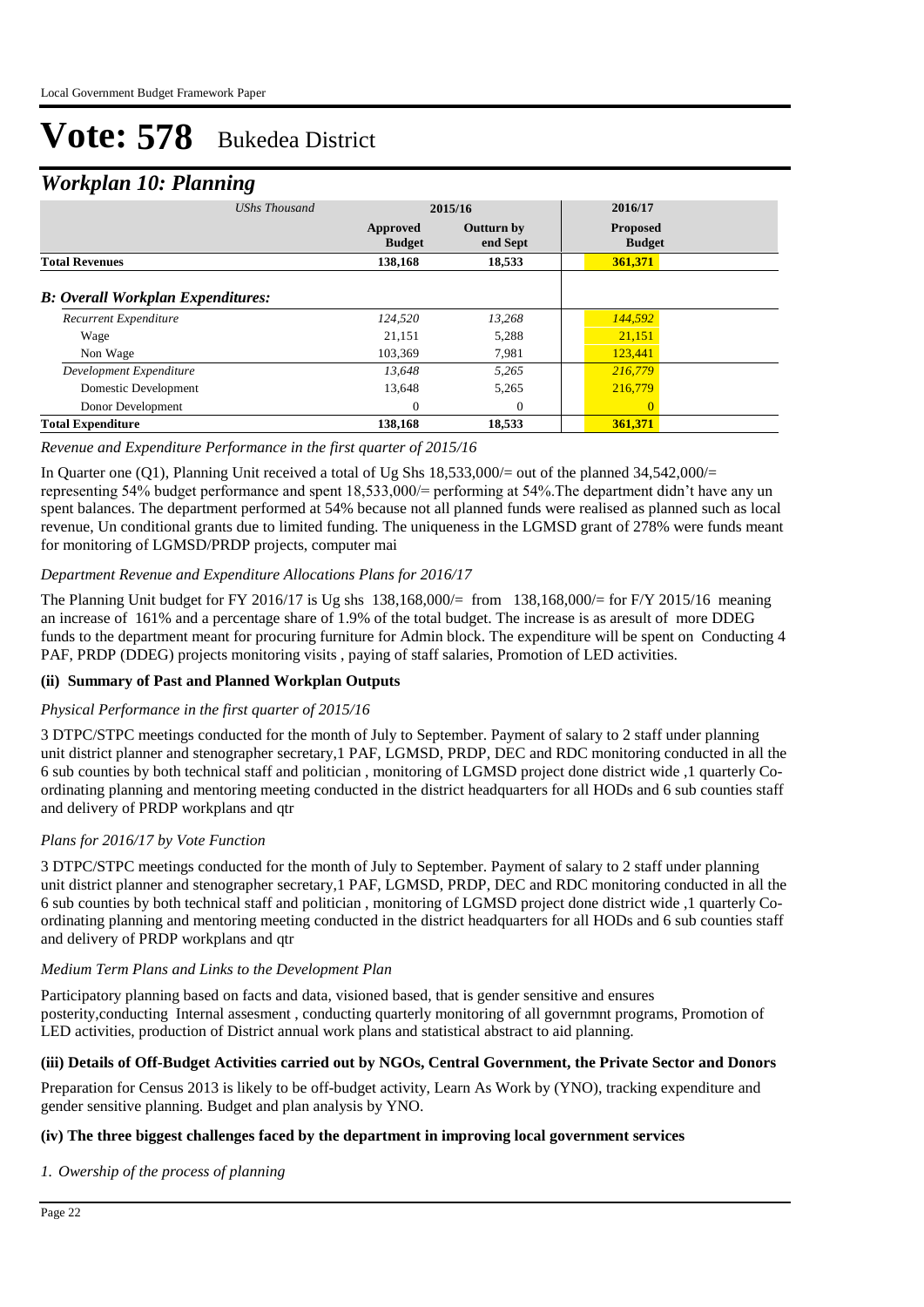## *Workplan 10: Planning*

Most commmunities inadequately participate in the planning process, they believe planning has a long term benefits, so vis-à-vis immediate demands

#### *Inadequate data. 2.*

Most stakeholders don't reveal other data , most especially for wealth e.g livestock- cattle

#### *Lack of Office Space 3.*

DPU has no proper office accommadation leading to poor storage of vital documents and sometimes looses of such documents and equipment

### *Workplan 11: Internal Audit*

#### **(i) Overview of Workplan Revenue and Expenditures**

| <b>UShs Thousand</b>                                 | 2015/16                   |                        | 2016/17                          |
|------------------------------------------------------|---------------------------|------------------------|----------------------------------|
|                                                      | Approved<br><b>Budget</b> | Outturn by<br>end Sept | <b>Proposed</b><br><b>Budget</b> |
| A: Breakdown of Workplan Revenues:                   |                           |                        |                                  |
| <b>Recurrent Revenues</b>                            | 62,015                    | 11,017                 | 61,423                           |
| District Unconditional Grant (Non-Wage)              | 20,056                    | 2,811                  | 24,556                           |
| District Unconditional Grant (Wage)                  | 21,506                    | 5,666                  | 22,662                           |
| <b>Locally Raised Revenues</b>                       | 5.000                     | 0                      | 5,000                            |
| Multi-Sectoral Transfers to LLGs                     | 10,953                    | 2,541                  | 9,205                            |
| Support Services Conditional Grant (Non-Wage)        | 4,500                     | 0                      |                                  |
| <b>Development Revenues</b>                          | 0                         | 500                    | $\theta$                         |
| District Discretionary Development Equalization Gran |                           | 500                    |                                  |
| <b>Total Revenues</b>                                | 62,015                    | 11,517                 | 61,423                           |
| <b>B</b> : Overall Workplan Expenditures:            |                           |                        |                                  |
| Recurrent Expenditure                                | 62,015                    | 11,017                 | 61,423                           |
| Wage                                                 | 21,506                    | 5,666                  | 22,662                           |
| Non Wage                                             | 40,509                    | 5,352                  | 38,761                           |
| Development Expenditure                              | $\theta$                  | 500                    | $\theta$                         |
| Domestic Development                                 | 0                         | 500                    |                                  |
| Donor Development                                    | 0                         | $\Omega$               | $\Omega$                         |
| <b>Total Expenditure</b>                             | 62,015                    | 11,517                 | 61,423                           |

*Revenue and Expenditure Performance in the first quarter of 2015/16*

In Q1, Audit Sector received a total of Ug s Shs  $11,517,000/=$  out of the plan for the quarter 15,504,000/= representing 74% budget performance and spent spent 11,517,000/= representing 72% performance. The department performed at 74% because it did not receive all the funds planned for in the quarter due to limited funding.105% wage meant salary adjustment for Internal Auditor. All funds planned for the quarter were not realised because of limited funding and low realisation of the local rev

#### *Department Revenue and Expenditure Allocations Plans for 2016/17*

The sector of Internal Audit budget estimate for F/Y 2016/17 is 62,015,000/= from 62,015,000/= for F/Y 2015/16 representing a decease of 1% and having abudget share of 0.3% . This reduction is as aresult of low allocation of local revenue to the department. The expenditure will be spent on: Conducting Audit in all the 6 lower Local governments, 11 Departmental audits conducted on Quarterly basis Four statutory reports produced and issued to the various staketholders.

#### **(ii) Summary of Past and Planned Workplan Outputs**

#### *Physical Performance in the first quarter of 2015/16*

One quarterly internal audit report for quarter one for FY 2015-16 for departments and sub counties produced and submitted to CAOs office on 13/10/2015. Staff salary for the following officers paid for three months, Internal Auditor